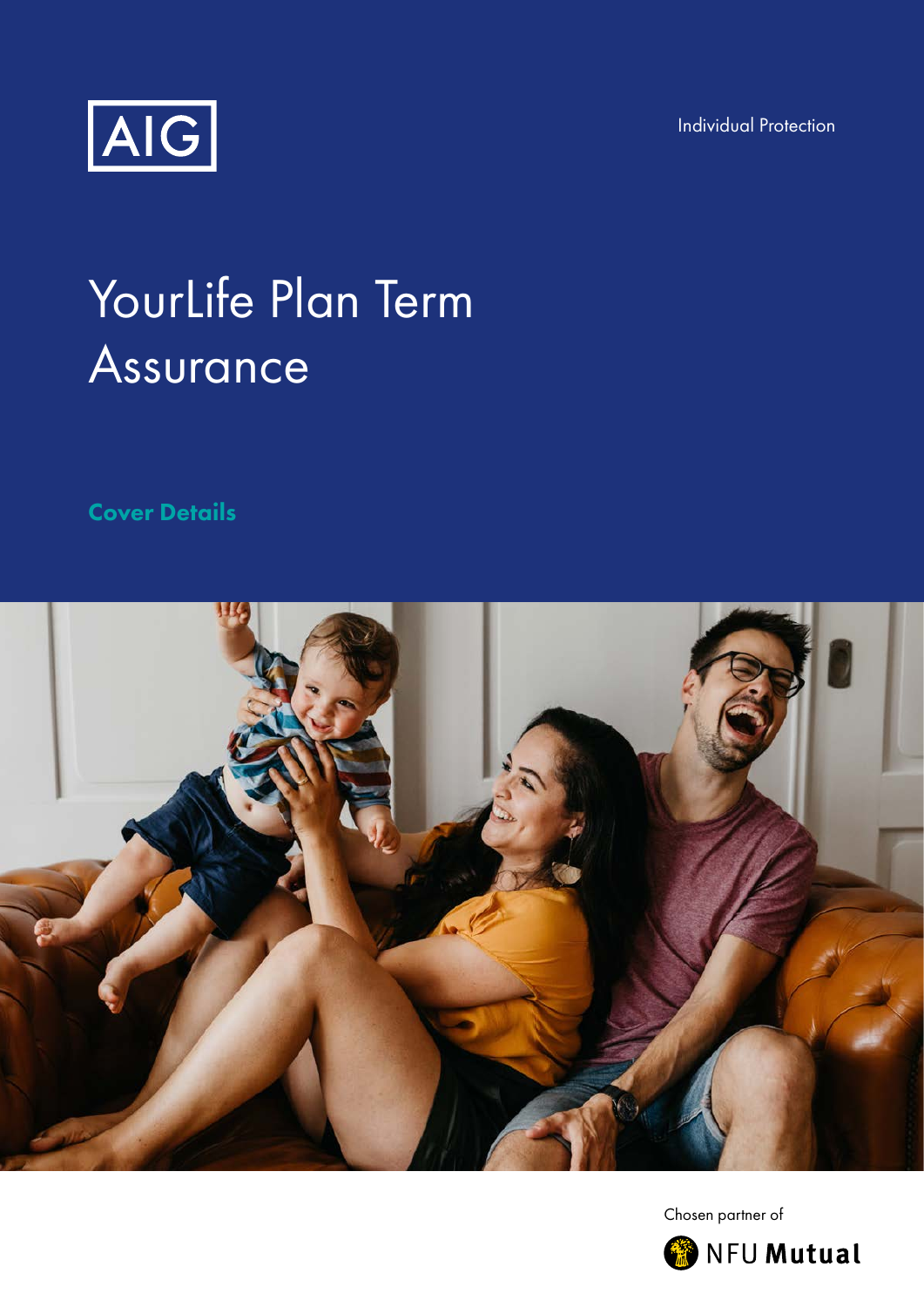# **Contents**

|                | <b>Welcome to AIG</b>                           |    |
|----------------|-------------------------------------------------|----|
|                | <b>Section A</b><br><b>Setting up the cover</b> | 5  |
| A <sub>1</sub> | The owner of the cover                          | 5  |
| A2             | Who can take out AIG Term Assurance?            | 5  |
|                | <b>Section B</b>                                |    |
| The cover      |                                                 | 6  |
| B 1            | AIG Term Assurance                              | 6  |
| B2 -           | <b>Waiver of Premium</b>                        | 7  |
|                | <b>Section C</b>                                |    |
|                | <b>Managing the cover</b>                       | 8  |
| C1             | Paying for the cover                            | 8  |
| C2             | Telling us about changes to personal details    | 9  |
| C3             | Changing a cover                                | 9  |
|                | C4 Changing your AIG Term Assurance             | 9  |
| C5             | Claiming a benefit                              | 11 |

## Section D

| <b>General terms and conditions</b> | 13                                          |    |
|-------------------------------------|---------------------------------------------|----|
| D1                                  | Cancelling your cover                       | 13 |
| D <sub>2</sub>                      | Surrender value                             | 13 |
| D <sub>3</sub>                      | Inflation                                   | 13 |
| D4                                  | Interest                                    | 13 |
| D5                                  | Data protection                             | 14 |
| D6                                  | Taxation, laws and regulations              | 15 |
| D7                                  | Contract                                    | 16 |
| D8                                  | Misstatement of age                         | 16 |
| D9                                  | Complaints                                  | 16 |
|                                     | D10 If we cannot meet our liabilities       | 17 |
| DIJ                                 | Assignment                                  | 17 |
|                                     | D12 Rights of third parties                 | 17 |
|                                     | D <sub>13</sub> Disclosure confirmation and |    |
|                                     | verification                                | 17 |
|                                     | D <sub>14</sub> Economic sanctions          | 18 |
|                                     | D15 Restricted persons                      | 18 |

## Section E

| <b>Definitions</b>                 | 19 |
|------------------------------------|----|
| An explanation of the terms we use |    |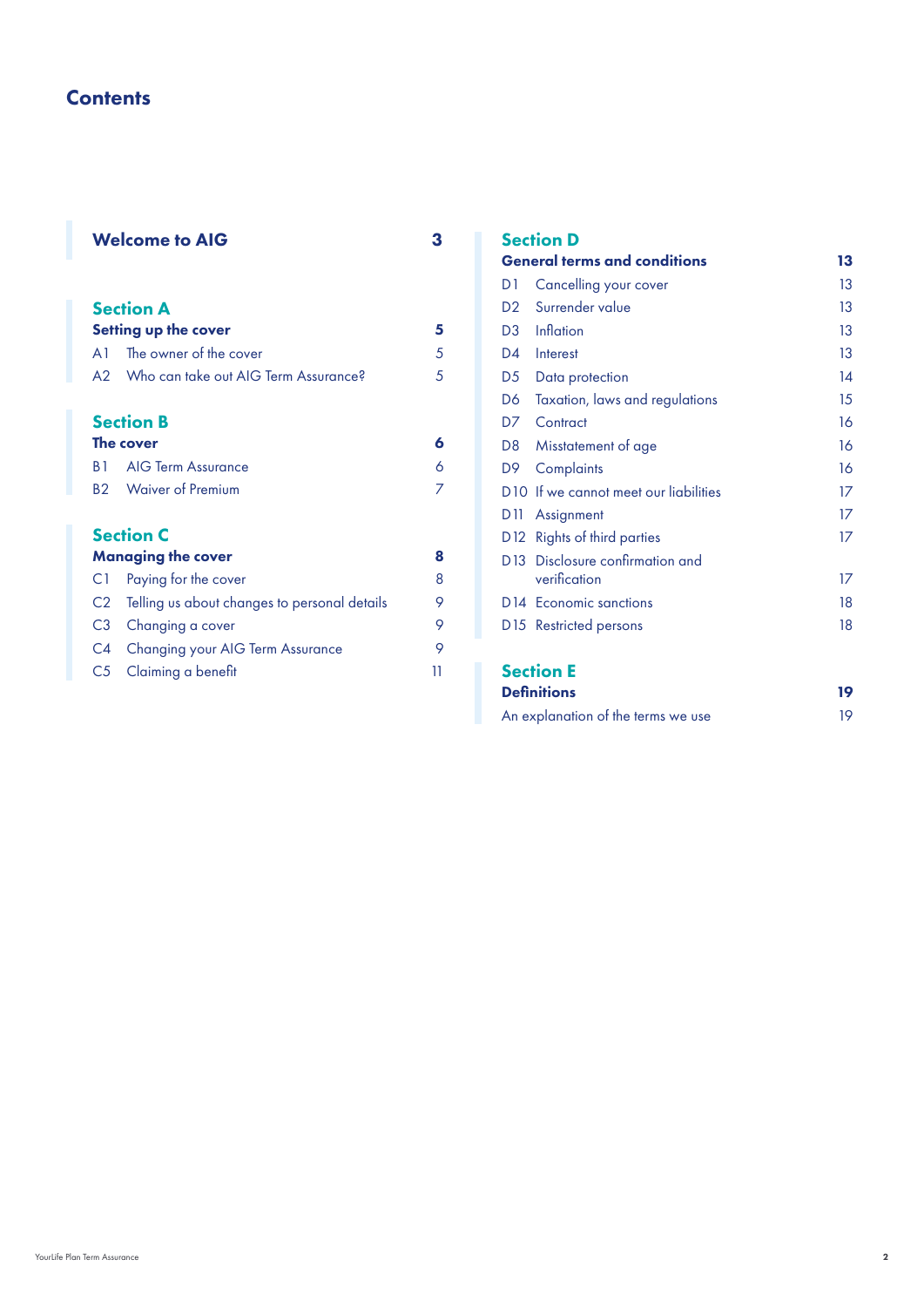# Welcome to AIG

American International Group, Inc. (AIG, Inc.) is a leading international insurance organisation serving customers in more than 80 countries and jurisdictions. AIG is the marketing name for the worldwide property-casualty, life and retirement, and general insurance operations of AIG, Inc.

AIG Life Limited is the life insurance arm of AIG in the UK, Channel Islands, Isle of Man and Gibraltar. We provide financial and practical support for individuals, families and businesses when illness or injury threatens their life, lifestyle or livelihood.

Information about our business, performance and financial position, and details on how we control our business and manage risks can be found in our Solvency and Financial Condition Report (SFCR) available on our website www.aiglife.co.uk.

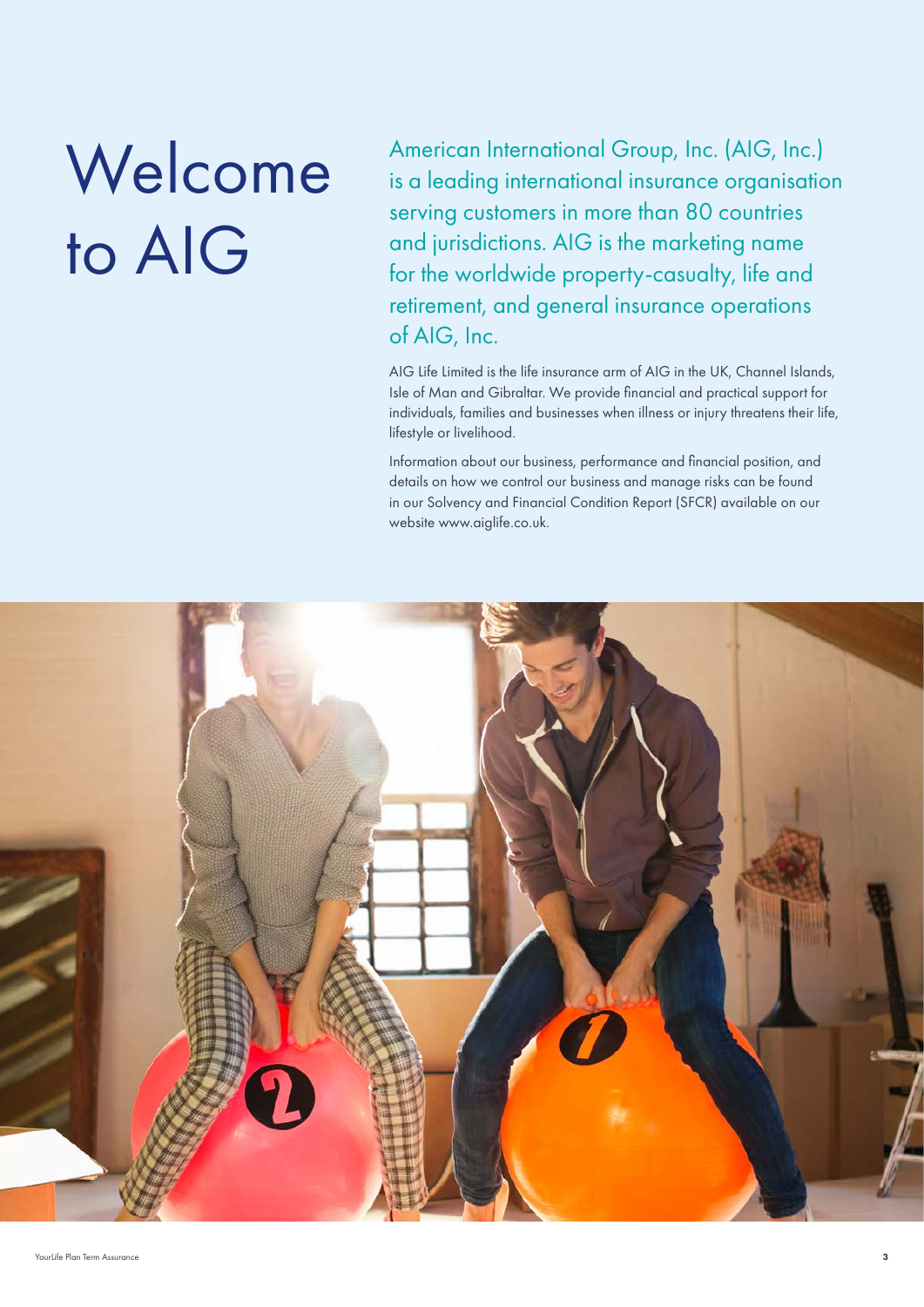# How to use this booklet

## This booklet is the AIG Term Assurance Cover Details. It explains how your cover works.

If you've just taken out AIG Term Assurance, please read this booklet carefully and keep it in a safe place, along with your Cover Summary. These two documents and the Application Details make up your contract with us.

If you're thinking about taking out AIG Term Assurance, this booklet should be able to answer any questions you might have.

If you are taking out AIG Term Assurance to cover another person, section A explains how this changes the terms and conditions of the cover detailed in sections B, C and D.

If there's anything that isn't clear about the insurance you have purchased from AIG Life Limited or if you have any questions, please speak to your NFU Mutual financial adviser or call us on 0330 123 4467. If calling from outside the UK, please call +44 330 123 4467.

To make sure we have an accurate record of the instructions we are given, we may record or monitor phone calls.

## AIG Life Limited is the chosen partner of NFU Mutual

AIG is working with The National Farmers Union Mutual Insurance Society Limited, a mutual insurance company offering insurance, pension and investment products to over 900,000 customers.

## Who provides AIG Term Assurance?

AIG Term Assurance is provided by AIG Life Limited. We specialise in protection insurance such as life insurance, critical illness and income protection cover.

## The language we use in the Cover **Details**

'We', 'us' or 'our' means AIG Life Limited. 'You' or 'your' means the owner of the cover or, where appropriate, anyone legally entitled to the policy payout - unless a different meaning is given in a particular paragraph of this document.

Look out for words in **bold**. These are all explained in section E.

## Contact us

This document is available in other formats. If you would like a Braille, large print or audio version, please contact us:

Customer Services, AIG Life Limited, PO Box 12010, Harlow CM20 9LG

## Call us on:



(calls are charged at standard rates from a BT landline but may cost more via mobiles and other networks). If calling from outside the UK, please call +44 330 123 4467.

#### Email: nfumutual@aiglife.co.uk

We are open Monday to Thursday, 8.30am to 8pm and Friday, 8.30am to 5.30pm, except bank holidays. Please note these opening hours are UK local time.

We may record or monitor calls to make sure we have an accurate record of the instructions we are given, for training purposes, to improve the quality of our service and to prevent and detect fraud.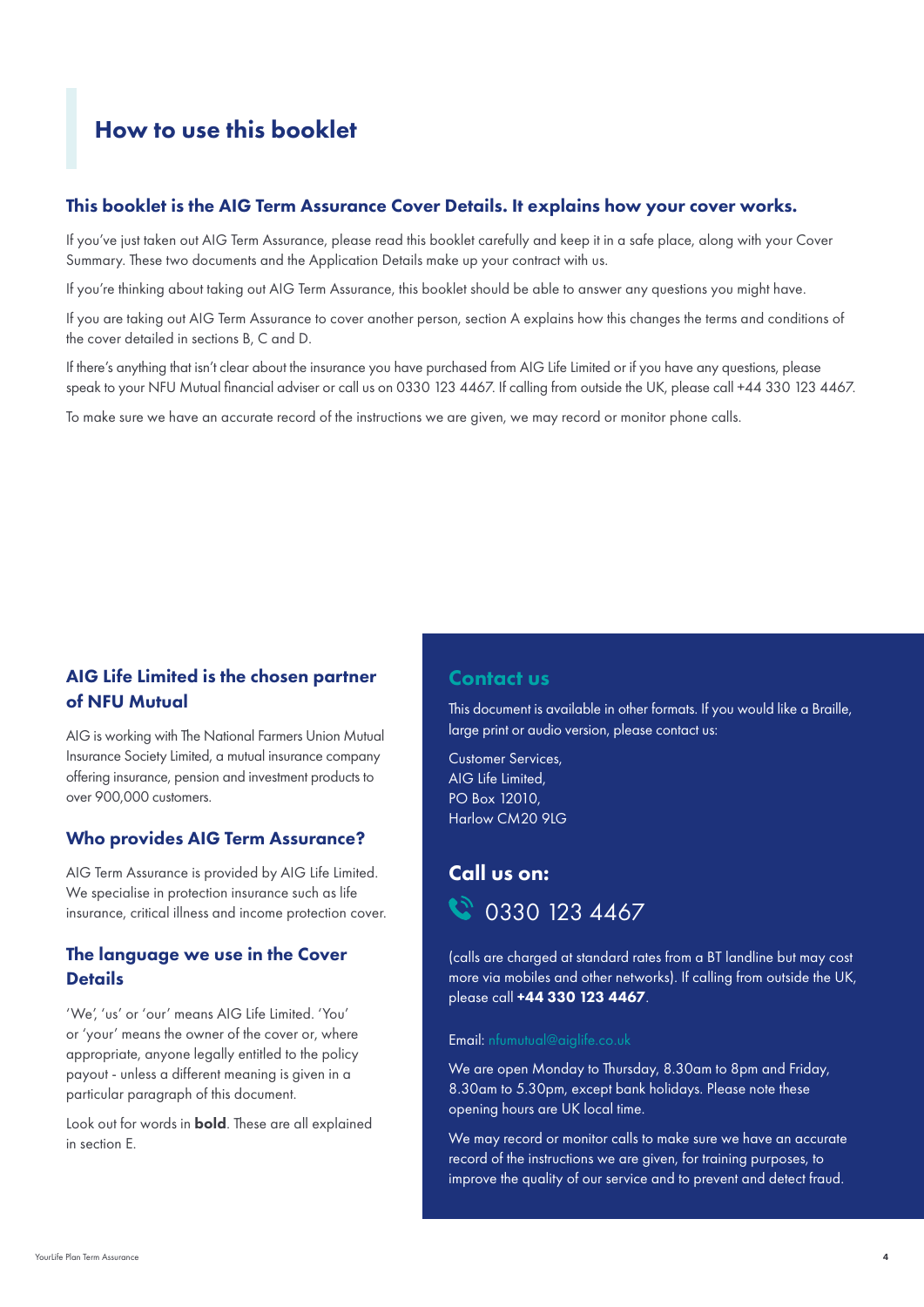## Section A

# Setting up the cover



# A1 The owner of the cover

Throughout this section you and your means the owner of the cover.

If you apply for AIG Term Assurance on your own life, you will be the **owner of the cover**. If two people apply for **joint life** cover on both of their own lives, they will be joint owners of the cover.

If you apply for AIG Life Term Assurance to cover the life of another person or persons, you will be the **owner of the cover**. This means you will be the beneficiary of the **cover** in the event of a claim, unless you choose to assign the **benefit** or place it in trust.

Special conditions apply when you wish to take out AIG Term Assurance to cover another person. If there is a difference between the conditions detailed in sections B to D and the conditions in this section, the conditions in this section will apply.

# A2 Who can take out AIG Term Assurance?

When cover is applied for, the owner of the cover must either be a British citizen or resident in the UK, Channel Islands, Isle of Man or Gibraltar, and the person covered must either be a British citizen, resident in the UK, Channel Islands, Isle of Man or Gibraltar or otherwise fulfil our overseas residency criteria.

You are considered resident if:

- You have indefinite leave to remain in the UK, Channel Islands, Isle of Man or Gibraltar; or
- You are an EU or EEA national living permanently, and have settled status, in the UK, Channel Islands, Isle of Man or Gibraltar; or
- You have resided in the UK, Channel Islands, Isle of Man or Gibraltar for the last 12 months, live there permanently and will continue to do so.

You must have an insurable interest in the person covered at the time you take out the **cover**. You will always have an insurable interest in your own life. In addition, you will always have an insurable interest in the life of your spouse or civil partner. You may also have an insurable interest in another person if you have a reasonable expectation of suffering a financial loss upon their death or illness. If you are not sure if you have an insurable interest in a particular person, you should ask your adviser for guidance.

Where the **owner of the cover** is different from the person covered, we may also ask for evidence of the insurable interest.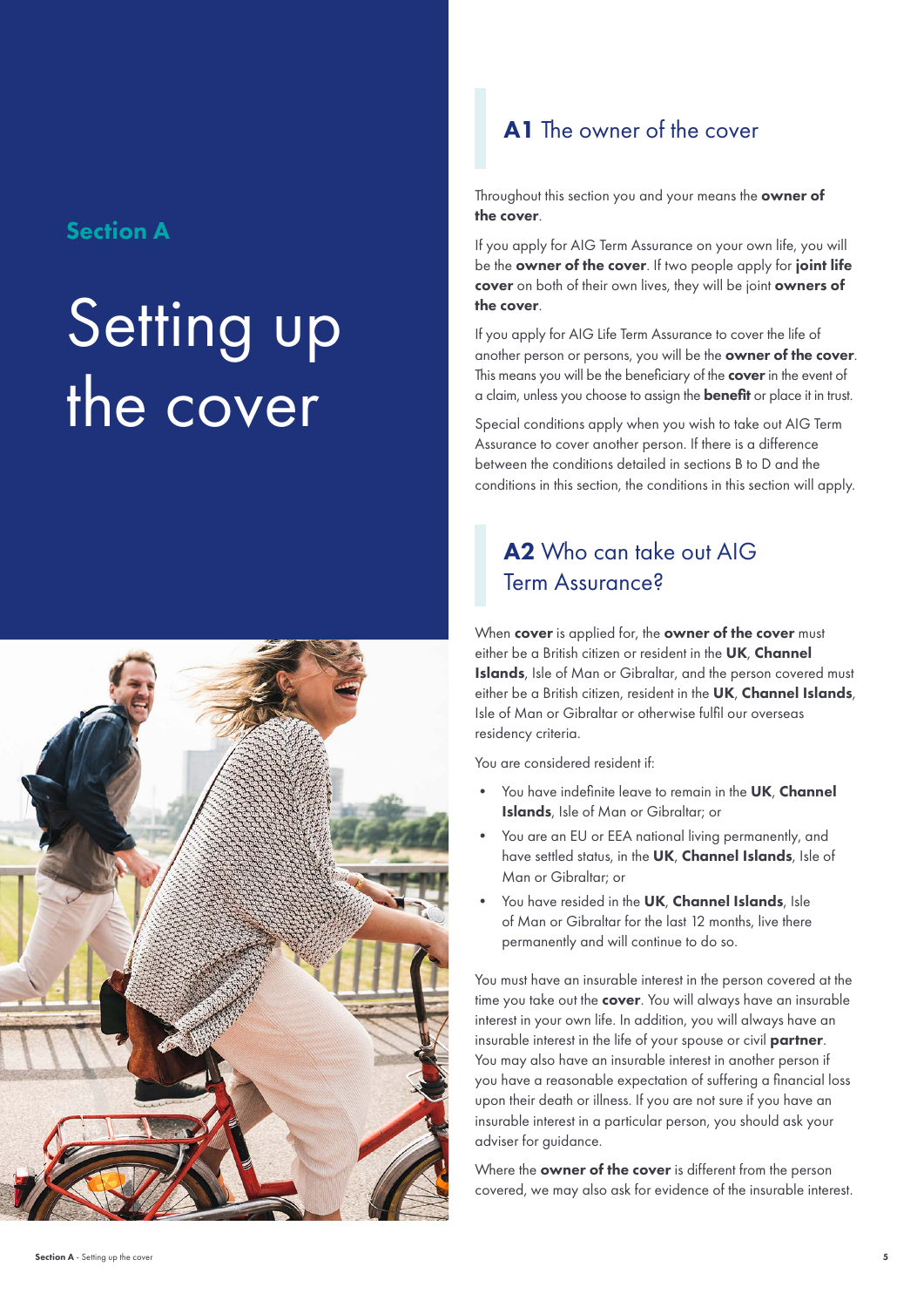## Section B

# The cover



## **B1** AIG Term Assurance

#### When we will pay the **benefit**

When we will pay the **benefit** depends on the **cover** shown in the Cover Summary.

We will pay the **benefit** if any of the persons covered die or are diagnosed with a **terminal illness**.

For a **single life** policy, the **cover** stops after we have paid the full sum assured.

For a joint life first event policy, the cover stops after we have paid the full sum assured for one of the persons covered.

For a joint life second event policy, the benefit is paid after both people covered have died or have been diagnosed with a terminal illness. The cover stops after we have paid the full sum assured for the second person covered.

#### What we will base **benefit** payments on

We will base **benefit** payments on the sum assured. The amount of the sum assured can change during the term of the cover. How the sum assured changes is shown in the Cover Summary.

If you have chosen a level lump sum, we will base **benefit** payments on the sum assured as shown in the Cover Summary.

If you have chosen an increasing lump sum, we will base benefit payments on the current sum assured. For the first year of the cover, this will be the initial sum assured. This amount is shown in the **Cover Summary**. After a year, the sum assured will increase by 5%. Every year after that, the sum assured will increase by 5% of the current sum assured. We will write to you each year to tell you the new sum assured and the new premium you will be paying.

If you have chosen a decreasing lump sum, we will base **benefit** payments on the current sum assured. The sum assured will reduce each month after the first month of **cover** in line with the capital outstanding on a repayment mortgage with:

- an annual interest rate as chosen by the **owner of the** cover. The Cover Summary will show which interest rate has been chosen. The interest rate is fixed and will not vary during the term of the cover; and
- a term equal to the remaining term of the cover.

#### When we will not pay the **benefit**

We will not pay the **benefit** if any of the following apply:

• the person covered, the **owner of the cover**, or their personal representatives do not give us medical or other evidence that we ask for; or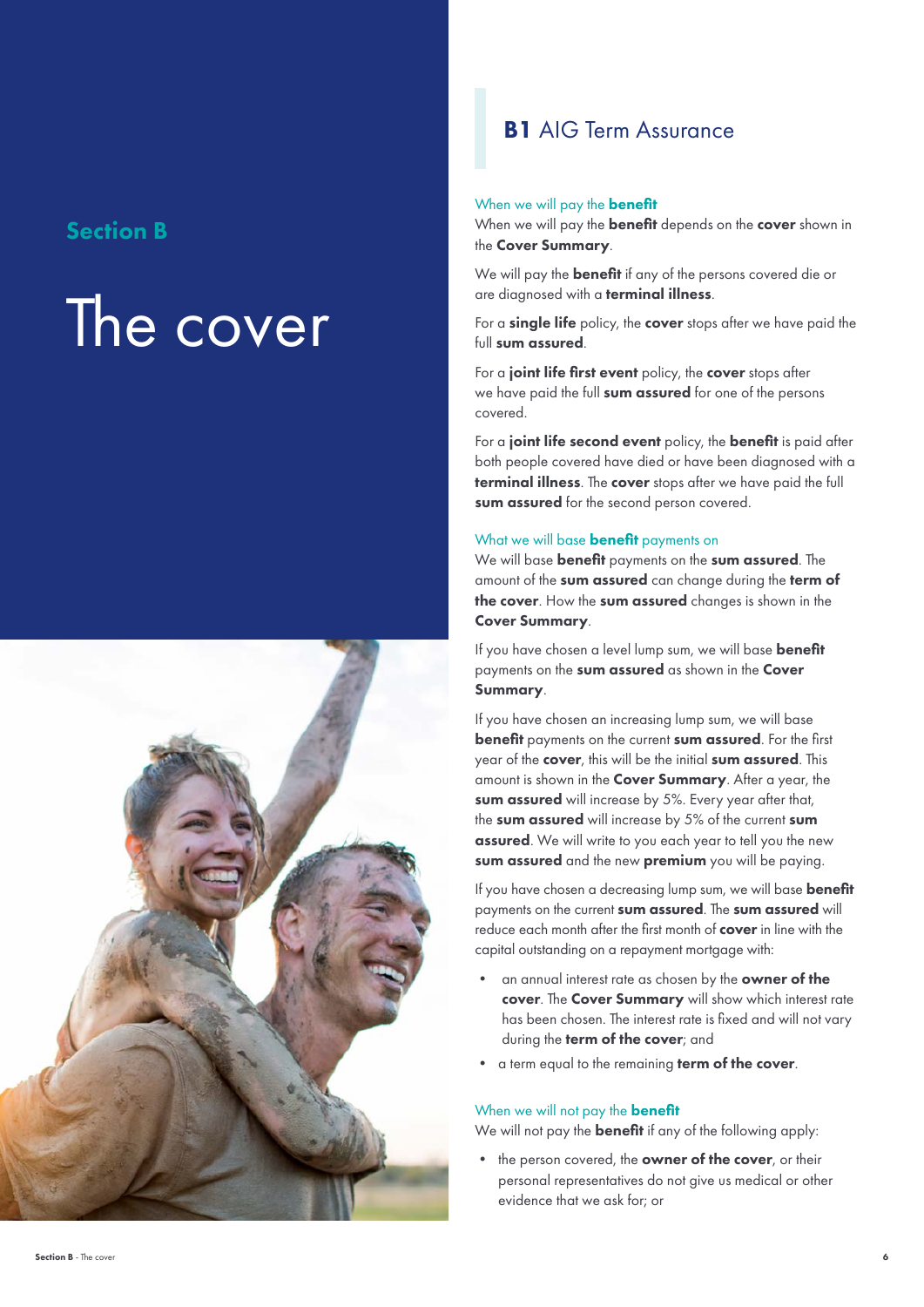- • the diagnosis of the person covered does not meet the criteria for our definition of a terminal illness, or a terminal illness is not diagnosed by a consultant or is not expected to lead to death within 12 months; or
- we find the person covered or the **owner of the cover** or their personal representative has deliberately given us inaccurate, incomplete or false information on the application which would have affected our decision to offer this **cover**, or would have led us to offer it with different conditions; or
- the cover is no longer active; or
- the claim is caused by something that we have specifically excluded from this cover - this will be shown in the Cover Summary: or
- the **terminal illness** claim was not submitted while the cover was active, before the cover ended; or
- the person covered dies as a result of their own actions within one year of the **cover** start date or of them restarting the cover. Once the cover has been active for more than 12 months, if the person covered has asked us to increase the sum assured in the 12 months prior to them dying as a result of their own actions, no **benefit** will be payable in respect of this increase.

It is important that the information the person covered, or the owner of the cover, provides to us is true, accurate and complete. If any of the information provided to us is fraudulent, misleading or deliberately untrue, incomplete or inaccurate:

- the cover will be cancelled;
- we will not pay any **benefit**;
- any **benefit** that has already been paid under the cover must immediately be repaid to us; and
- any **premium** payments made for the **cover** will not be returned.

# **B2** Waiver of Premium

For extra protection, the **owner of the cover** can ask us to include Waiver of Premium in a cover. If Waiver of Premium is included in a cover and the person covered is *incapacitated* for more than 26 weeks, we will waive the premiums due for that cover. Please note that premiums due in the first 26 weeks of being *incapacitated* will not be waived.

The Cover Summary will show if Waiver of Premium is included in a cover and when it ends. The remainder of this section only applies where Waiver of Premium is included in the Cover Summary.

For joint life cover, the owners of the cover can choose Waiver of Premium for one or both of the people covered.

## When we will waive **premiums**

We will waive the AIG Term Assurance **premiums** if the person covered by Waiver of Premium is incapacitated for longer than 26 weeks. We will continue to waive the **premiums** until they are no longer incapacitated or until the Waiver of Premium end date as shown in the Cover Summary.

### How much we will waive

We will waive the **premium** of any **cover** that includes Waiver of Premium.

If the person is covered by more than one **cover** with us, and they become **incapacitated**, we will only waive the premiums on those covers that include Waiver of Premium. This could mean that the total of all **premiums** is reduced rather than stopped.

## When we will stop waiving **premiums**

We will stop waiving **premiums** when the earliest of the following happens:

- • the person covered no longer meets the definition of incapacitated that applied when they first claimed; or
- they die; or
- we have paid the **benefit** for terminal illness; or
- either the **cover** ends or the Waiver of Premium end date is reached, as shown in the Cover Summary.

While we are waiving a **premium**, we can ask the person covered to see a doctor or health specialist of our choice, to help us confirm whether they still meet the definition of incapacitated that applies to them.

## When we will not waive **premiums**

We will not waive **premiums** if any of the following apply:

- • the person covered or their personal representatives do not give us medical or other evidence that we ask for; or
- • the diagnosis does not meet the criteria for our definition of incapacitated; or
- the person covered is **incapacitated** but Waiver of Premium is not included in the **cover** for that person (this will be shown in the **Cover Summary**); or
- • the claim is caused by something that we have specifically excluded from this cover (this will be shown in the Cover Summary); or
- • the person covered does not satisfy the geographical restrictions set out in the 'Claiming a benefit' section; or
- we find the person covered or the **owner of the cover** has deliberately given us inaccurate, incomplete or false information on the application which would have affected our decision to offer this **cover**, or would have led us to offer it with different conditions; or
- the cover is no longer active; or
- Waiver of Premium has ended as shown in the Cover Summary.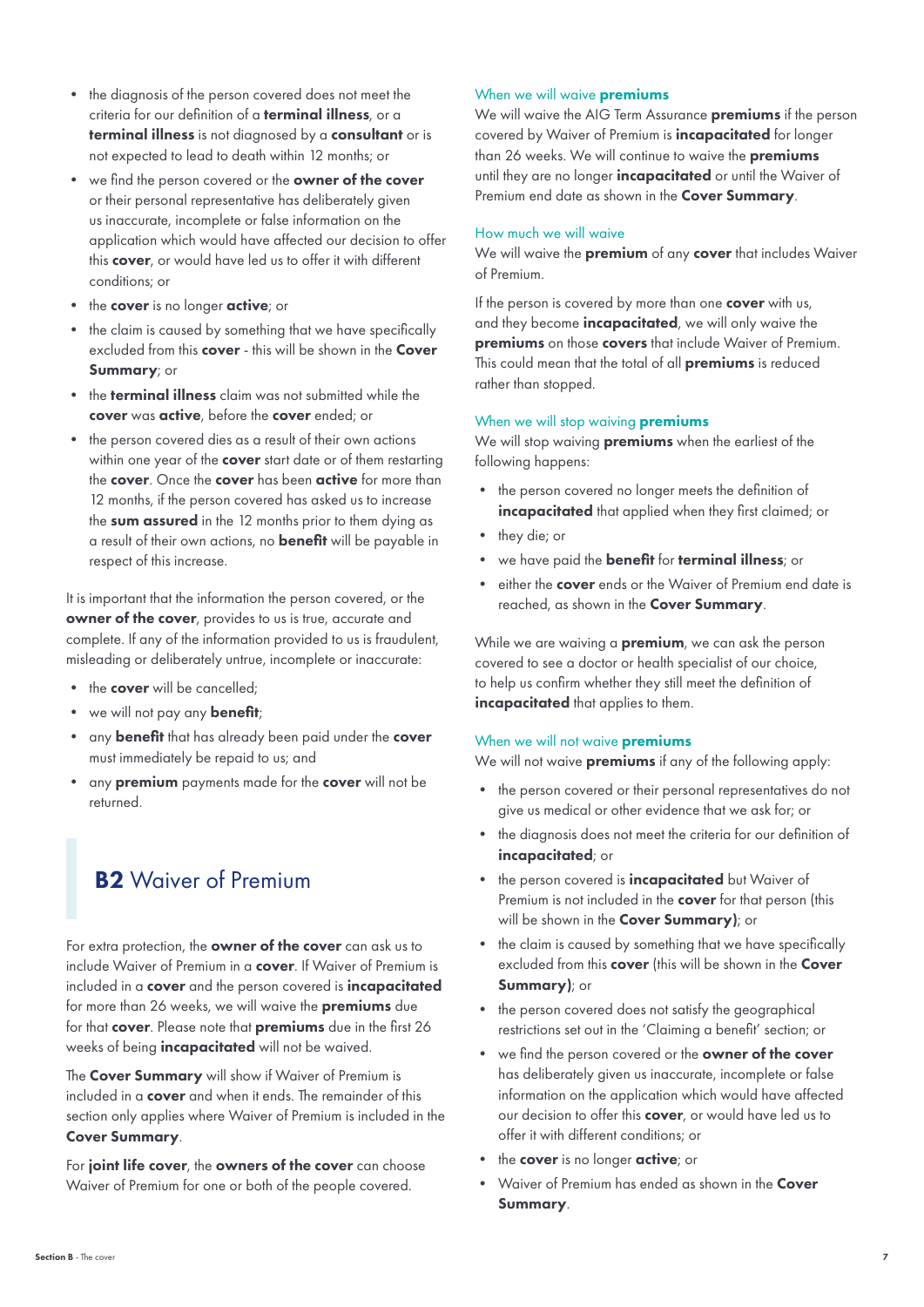## Section C

# Managing the cover



# C1 Paying for the cover

When the cover is on the life of another basis, the owner of the cover may choose whether they or the person covered pays the premiums.

### When the **premium** is paid

#### First premium

We will collect this by Direct Debit (via the **BACS** system) on, or shortly after, the date the **cover** starts. The Direct Debit must be from a UK, Channel Islands, Isle of Man or Gibraltar bank account. Premiums must be paid in sterling.

#### Regular premium

If a monthly premium has been selected, we will collect the **premium** on the same date each month. The person paying the premium can choose a date between the 1st and the 28th of the month that suits them. They will pay the **premium** every month, unless we accept a Waiver of Premium claim for the cover.

If an annual **premium** has been selected, we will collect the premium on the same date each year.

When the **premium** collection falls on a weekend or bank holiday, we will collect it on the next working day.

## What happens if the **premium** is not paid?

If any **premium** remains unpaid for more than 30 days from the date it was due to be collected, we will cancel the cover. We will write to the **owner of the cover** and (if different) the person covered to tell them that the **cover** has been cancelled.

#### Restarting a cover

If we cancel a **cover** because a **premium** is not paid, the owner of the cover can ask us to restart it. They can do this at any time up to six months after the date of the first missed premium. We will have no obligation to restart a cover and if the **owner of the cover** asks us to do this, we will decide at our discretion if we are willing to restart the cover. If we are, we will tell them what we need in order to restart the cover and they must clear any **premium** arrears. There may be circumstances when we reserve the right not to restart a **cover**. If this happens, we will explain our decision.

#### When the **premium** could change

The **premium** could change if:

- the owner of the cover makes a change to the cover; or
- we accept a Waiver of Premium claim see section B2; or
- a Waiver of Premium claim ends; or
- it becomes subject to tax; or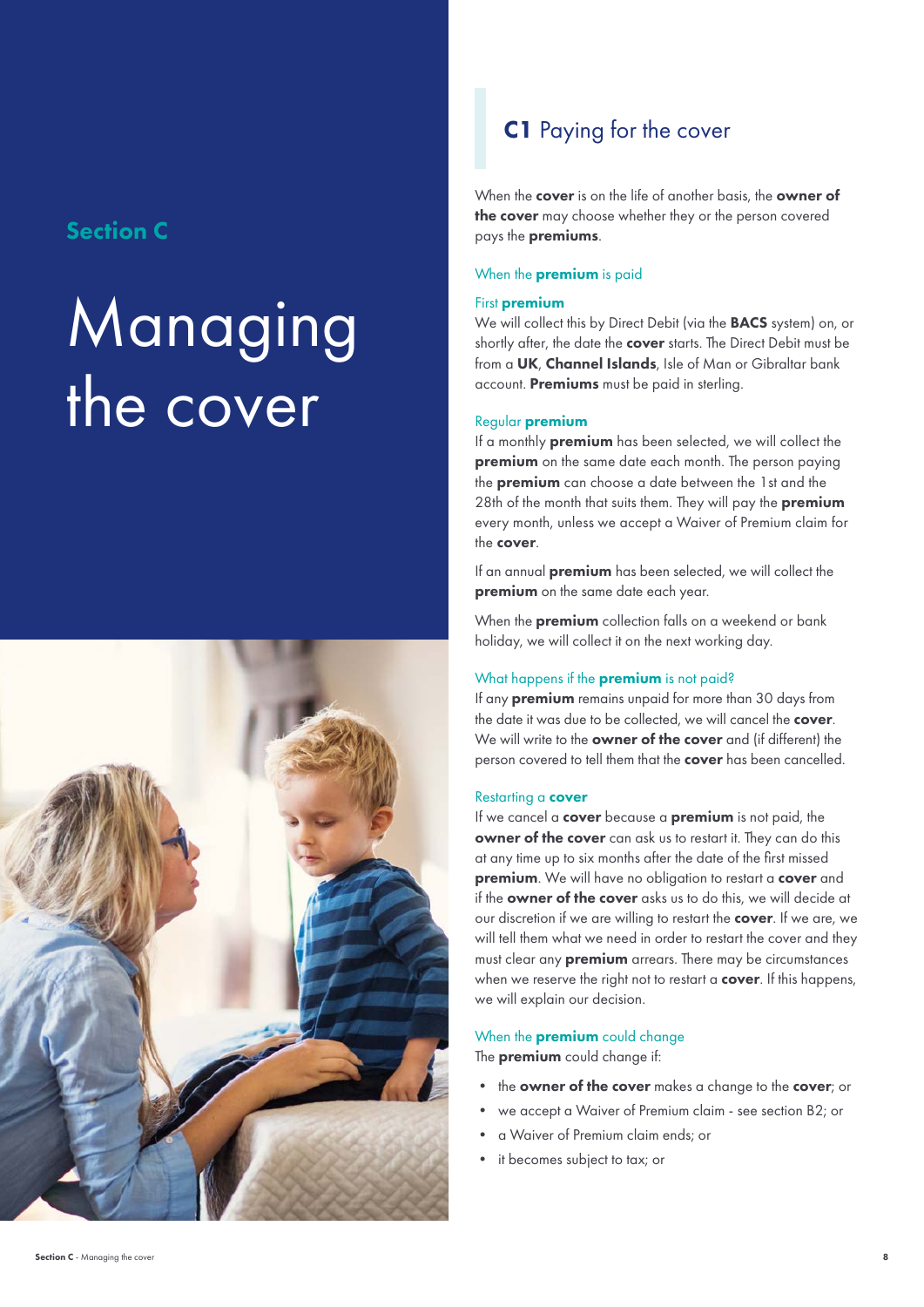- Waiver of Premium ends as shown in the Cover Summary, if this was selected when the cover started; or
- any of the information provided as part of the application process is incorrect - further details can be found in sections D<sub>8</sub> and D<sub>13</sub>.

If the cover has an increasing sum assured, the premium will be reviewed annually and will increase by a higher percentage than that of the sum assured, because the amount of the increase of the premium will depend on the age of the person covered and the remaining **term of the cover** at that time.

We will write to the **owner of the cover** each year to tell them the new sum assured and the new premium that they will be paying. They do not need to accept the increase, but must advise us if they don't.

If they do not accept the increase, we will not increase the sum assured. However, if they decide to decline the increase for three consecutive years, they will no longer have the option of an increasing sum assured under the cover in future years.

# C2 Telling us about changes to personal details

The **owner of the cover** or the person covered needs to tell us if they change:

- their name; or
- their contact details (postal address, telephone number, email address); or
- their bank account.

We will ask them for their cover number when they call us. We will also ask some questions to confirm their identity.

The person covered can:

- • phone us on 0330 123 4467. If calling from outside the UK, please call +44 330 123 4467.
- email us at nfumutual@aiglife.co.uk
- write to us at AIG Life Limited, PO Box 12010, Harlow CM20 9LG

We are open Monday to Thursday, 8.30am to 8.00pm, and Friday 8.30am to 5.30pm, except bank holidays. Please note these opening hours are **UK** local time.

To make sure we have an accurate record of the instructions we are given, we may record or monitor phone calls.

We do not need to be told if the person covered changes their occupation.

# C<sub>3</sub> Changing a cover

There are many ways that a **cover** can be changed to make sure that it is still meeting the needs of the **owner of the cover.** All of the changes that can be made are explained in section C4.

The options that increase the sum assured or the term of the cover are not available to everyone. This could be because, for example, the person covered has a particular medical condition when **cover** is first taken out.

Those options that are not automatically available to everyone have 'limited' after the heading. The Cover Summary will show whether these options are available. Before taking up any of these options, the owner of the cover should consider speaking to their financial adviser.

# C4 Changing your AIG Term **Assurance**

The following sections explain how the owner of the cover can change their AIG Term Assurance cover.

Whenever a change is requested, we will send written confirmation once this has been processed.

#### 1. Increasing the sum assured - limited

If this option is shown in the Cover Summary, the owner of the cover has the right to increase the amount of cover they have. They can do this up to 13 weeks after the person covered:

- marries or enters into a civil partnership; or
- has a **child** or legally adopts one; or
- $\bullet$ • increases the amount of their mortgage.

We will ask to see evidence of the event, and where the **owner** of the cover is different from the person covered we may also ask for evidence of the insurable interest. Without this we reserve the right to refuse to allow the increase.

The increase in **cover** cannot be more than 50% of the original sum assured or £75,000, whichever is lower.

If the increase is for a mortgage then the extra sum assured cannot be more than the increase to the mortgage.

More than one increase can be requested but the total of all increases must not exceed the sum assured of the original cover or £150,000, whichever is lower.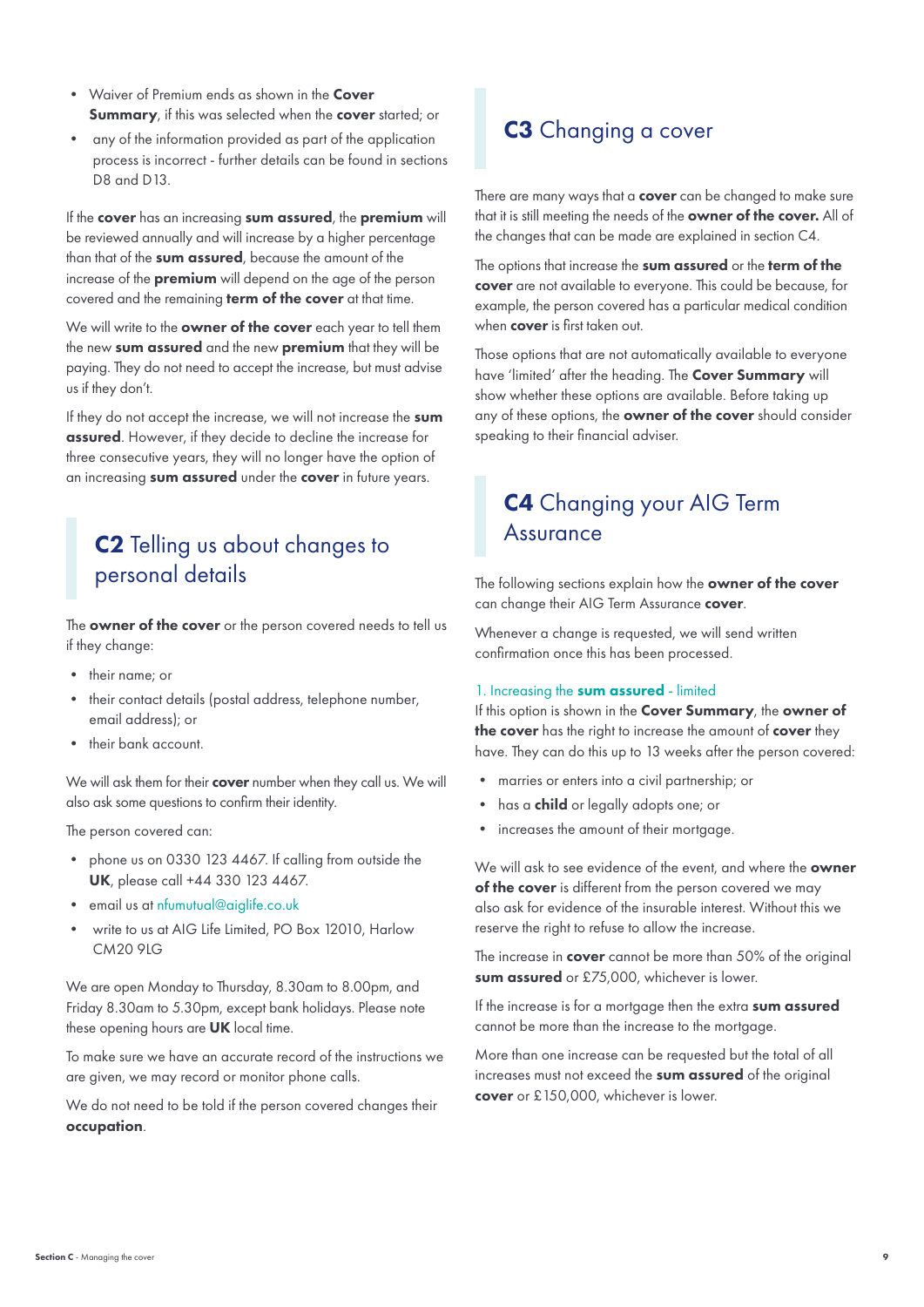This option cannot be taken up:

- while we are waiving the **premiums**; or
- after the 55th birthday of the person covered; or
- in the last five years of the **term of the cover**; or
- while we are paying a **benefit** under any **cover**; or
- while the **owner of the cover** is in a position to make a claim under the cover; or
- if the person covered or the **owner of the cover** has received **benefit** payments under the **cover** in the last two years; or
- if one of the lives under a **joint life second event** policy has either died or has been diagnosed with a **terminal** illness.

#### 2. Increasing the term of the cover - limited

If this option is shown in the Cover Summary, the owner of the cover has the right to increase the term of the cover they have. They can do this up to 13 weeks after the person covered increases the term of their mortgage.

More than one increase can be requested but the total of all increases must not make the new term:

- more than 150% of the original term; or
- extend beyond the end of the term of the new mortgage; or
- extend past the 65th birthday of the person covered.

We will ask to see evidence of the event, and where the **owner** of the cover is different from the person covered. We may also ask for evidence of the insurable interest. Without this, we reserve the right to refuse to allow the increase.

This option cannot be taken up:

- while we are waiving the **premiums**; or
- after the 55th birthday of the person covered; or
- in the last five years of the **term of the cover**; or
- while we are paying a **benefit** under any cover; or
- while the **owner of the cover** is in a position to make a claim under the cover; or
- if the person covered or the **owner of the cover** has received **benefit** payments under the **cover** in the last two years; or
- if one of the lives under a joint life second event policy has either died or has been diagnosed with a **terminal** illness.

## 3. Reducing the sum assured

The **owner of the cover** can reduce the **sum assured** at any time, as long as the reduction doesn't mean that the sum assured falls below the minimum allowed. If they later want to increase the sum assured, the amount by which they'll be able to do so will be based on the new, lower sum assured, not the initial one.

## 4. Stopping and restarting the annual increase - limited

If the owner of the cover has an increasing sum assured, we will write to them each year to tell them the new sum assured and the new premium that they will pay. They can ask for the increases to stop at anytime, and if they do, the sum assured will be frozen at the level it has reached when they ask us to stop the increase. They can ask us to start increasing it again, but we can't do this if:

- we are waiving the **premiums**; or
- the sum assured has been frozen for three consecutive years; or
- we are paying a **benefit** under any **cover**; or
- the **owner of the cover** is in a position to make a claim under the **cover**; or
- the person covered or the **owner of the cover** has received **benefit** payments under the **cover** in the last two years.

## 5. Changing from a decreasing to a level lump sum - limited

If the owner of the cover has a decreasing sum assured, they can change it to a level amount within the first five years of the term of the cover. If they do, the sum assured will then be frozen at the level it has reached when they ask us to make the change and their **premium** will increase.

#### 6. Reducing the term of the cover

The owner of the cover can reduce the term of the cover at any time. They can reduce it by as much as they want, as long as the reduction doesn't mean:

- the new term is lower than our minimum term; or
- the **premium** would fall below our minimum level.

If they later want to increase the term, the amount by which they will be able to do it will be based on the new, lower term, not the original one.

#### 7. Adding another person to the cover

If the **owner of the cover** and person covered agree, they can ask us to change a single life cover to a joint life cover. We will need information about the new person so we can decide whether to add them to the **cover**, and on what terms. The **premium** may increase if this change is made.

## 8. Changing a joint life cover to two single life covers - limited

If the **owner of the cover** and people covered agree, they can ask us to change the cover from joint life cover to two single life covers. They can do this providing it is within six months of separating and not in the last three years of the cover. We will ask to see evidence of the separation and a financial liability for both people, e.g. new mortgages or inheritance tax liabilities. The total of the two new sums assured cannot be more than 100% of the sum assured under the joint life cover.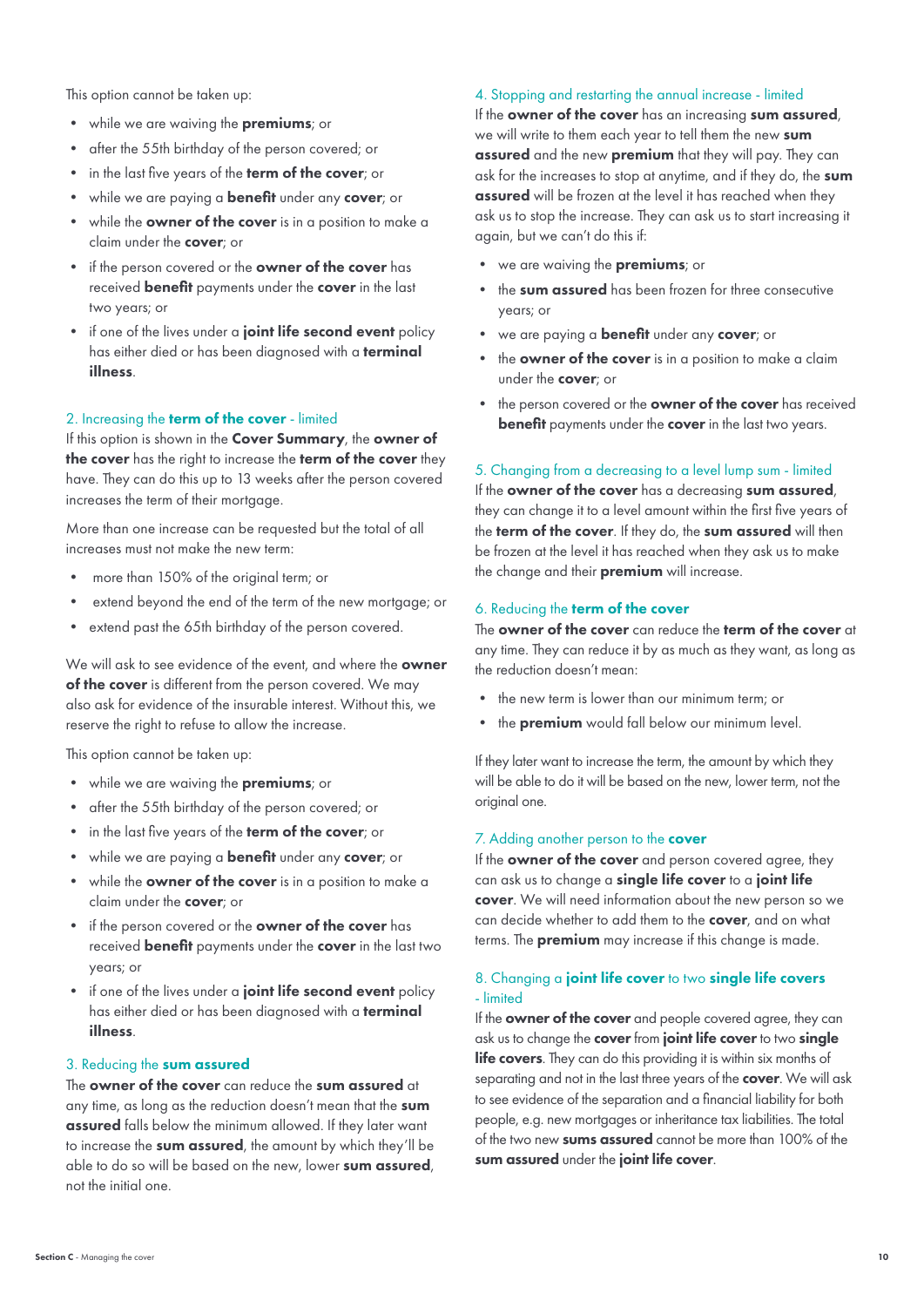## 9. Creating new single life covers following a gift of an asset - limited

On a joint life second event policy, if the owner of the cover and people covered agree, following a gift of an asset, they can ask us to create new single life covers to help cover the potential inheritance tax liability that the gift recipient may have to pay if the **person covered** died within seven years of making a gift. The maximum term for the new single life covers is seven years. The change must be made within six months of the gift.

The total sum assured of the new single life covers and the joint life cover after this change cannot be more than the sum assured on the original joint life cover. The sum assured of the joint life cover will reduce accordingly but cannot be less than £10,000.

#### 10. Changing how often a **premium** is paid

The **owner of the cover** can change from monthly premiums to annual premiums and vice versa. If they make this change, it will start from the date that their next premium is due to be collected.

## How these changes affect the cost of the cover

If you change your cover, the premium may change.

Please contact us for details about how your **premium** may change.

#### Asking us to change the **cover**

To ask us to change their cover, the owner of the cover can:

- • phone us on 0330 123 4467. If calling from outside the UK, please call +44 330 123 4467;
- email us at nfumutual@aiglife.co.uk, and
- write to us at AIG Life Limited, PO Box 12010, Harlow CM20 9LG

We are open Monday to Thursday, 8.30am to 8.00pm, and Friday 8.30am to 5.30pm, except bank holidays. Please note these opening hours are UK local time.

To make sure we have an accurate record of their instructions, we may record or monitor phone calls.

# C5 Claiming a benefit

#### When to claim

We ask the person claiming to contact us as soon as possible.

For Waiver of Premium claims, we ask we are notified within eight weeks of the person covered becoming **incapacitated**.

## How to make a claim

The **owner of the cover** can:

- phone us on 0345 600 6815. If calling from outside the UK, please call +44 1737 441 815.
- •email us at claimsteam@aiglife.co.uk, and
- •write to us at Claims Team, AIG Life Limited, PO Box 12010, Harlow CM20 9LG

We are open Monday to Thursday 8.30am to 8.00pm and Friday, 8.30am to 5.30pm, except for bank holidays. Please note these opening hours are UK time. To make sure we have an accurate record of the instructions we are given, we may record or monitor phone calls.

If we are considering a death claim we will stop collecting premiums. If we are considering any other type of claim, premiums must be paid whilst it is being assessed. If the claim is paid, we will advise you if we can refund any of the premiums paid whilst we assessed the claim.

If the person claiming, the owner of the cover or the person covered does not give us the evidence we ask for, or the information they do give us is inaccurate or incomplete, we reserve the right to decline a claim or stop paying one. We will pay the reasonable cost of all medical reports or evidence we ask for.

#### Geographical restrictions

Some types of **cover** require the person covered, or the doctor that diagnoses them, to be in a particular part of the world when a claim is made or when we are paying a **benefit**.

For a death claim, the person covered can be anywhere in the world.

For **terminal illness** (where life expectancy is less than 12 months) the person covered can be residing anywhere in the world, however the **consultant** must be in an **eligible country**.

For Waiver of Premium claims, the person covered must be living in an **eligible country** when they become incapacitated. They must return to and remain in the UK, Channel Islands, Isle of Man or Gibraltar within 26 weeks of becoming incapacitated in order to receive the benefit.

We may consider claims that fall outside our geographical restrictions if we are satisfied that we are able to obtain sufficient and reliable information to allow us to fully assess the claim.

#### Support during a claim

If we have agreed that the person claiming may have a valid claim, we may pay up to £300 for services that support the person covered or their family. The services that are covered by this support payment will depend on the circumstances but could range from physiotherapy or counselling to the cost of taking taxis to hospital appointments.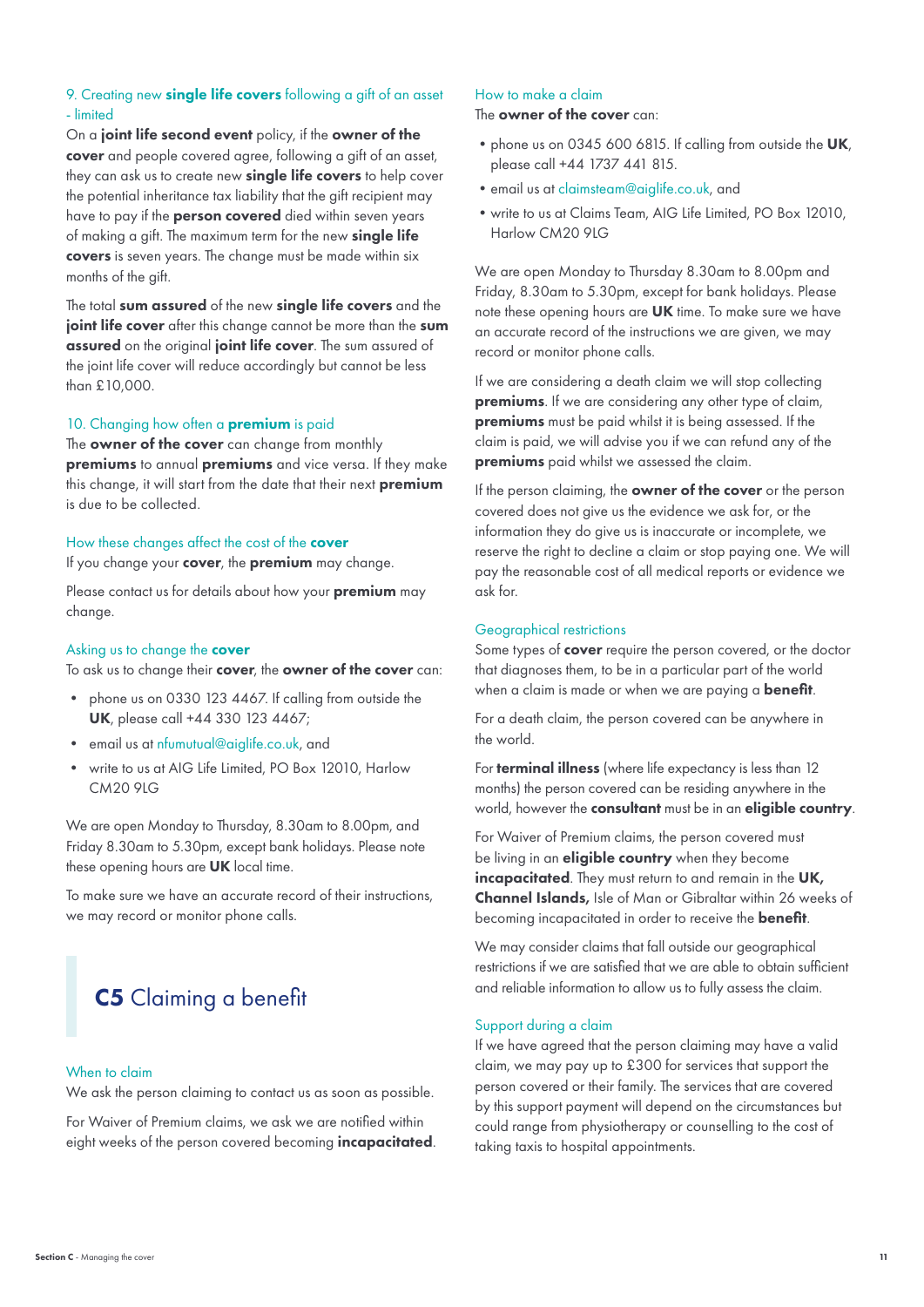situation of the person covered and the advice of their doctor. We need to approve the services, and agree their cost, before they are used. Whether we approve the service depends on the We will refund the cost as soon as we have received the receipts for the services that we agreed.

The claims adviser will explain the services that we can pay for.

Please remember that if we pay for support services, it does not necessarily mean we will approve a claim on your cover.

We will not pay for support services in relation to a Waiver of Premium claim.

Any payments made under the Claims Support Fund will not be deducted from the benefits payable.

#### Who we will pay the **benefit** to

We will pay the **benefit** to the person legally entitled to receive it. Who this will be depends on the nature of the claim, the circumstances at the time and whether the cover has been assigned or put under trust.

During the course of the claim assessment, we will establish and confirm who we identify as legally entitled to receive the **benefit**.

We will normally pay the **benefit** to the **owner of the** cover or their personal representatives, if the owner of the cover has died. Personal representatives need to send us the original Grant of Representation, Letters of Administration or Confirmation before we can pay any benefit to them.

If the owner of the cover has instructed us to pay the benefit to someone else by a deed of assignment, we will pay this assignee. Assignee(s) need to send us the original deed of assignment before we can pay any **benefit** to them.

 need to send us the original Trust Deed and any deeds altering If the cover is under trust, we will pay the **benefit** to the trustee(s). The trustee(s) must then follow the terms of the trust to distribute the money to the chosen beneficiaries. Trustee(s) the trust before we can pay any **benefit** to them. We will return these when we pay the claim.

#### How we will pay the benefit

We will pay any **benefit(s)** due under the **cover** in pounds sterling by direct credit (via the **BACS** system) into a UK, Channel Islands, Isle of Man or Gibraltar bank account nominated by the owner of the cover, the trustee(s), the assignee(s) or their personal representative.

If the **claimant** wishes to receive the **benefit(s)** outside of the UK, Channel Islands or the Isle of Man, then arrangements for such transfer from the **claimant's UK** bank account must be made at the claimant's own expense. The claimant will bear the risk of any difference due to the currency exchange rates.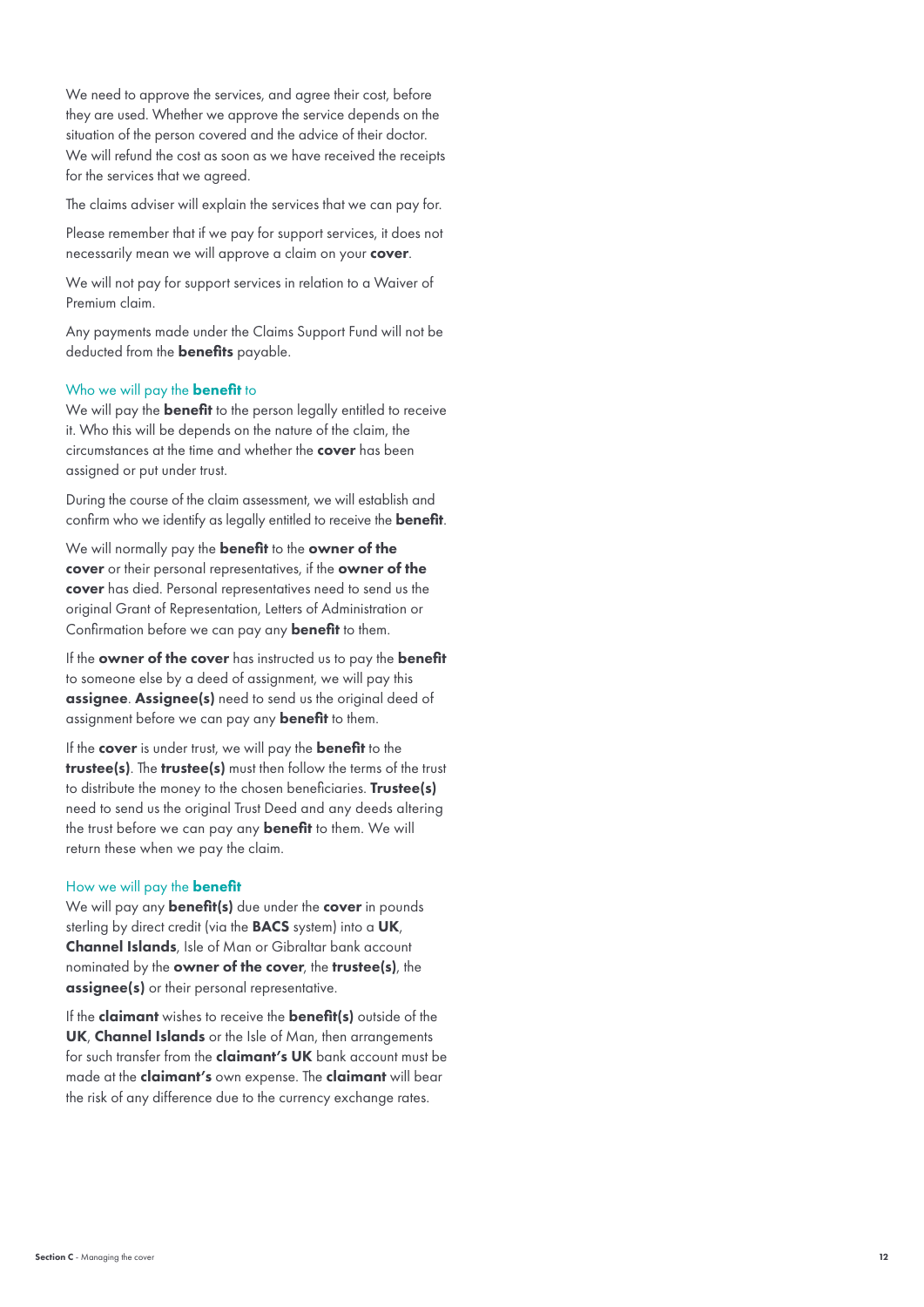## Section D

# General terms and **conditions**



# **D1** Cancelling your cover

When your **cover** starts, we will send you information about your right to change your mind and cancel your cover. You have 30 days from the date you receive this information to cancel your cover. If you cancel your cover in this time we will refund any **premiums** you've paid to us, unless we have paid you a benefit before you cancel.

Should you not cancel your **cover** within this time period, your cover will remain active as set out in your Cover Summary.

You can stop your **cover** at any other time. Once you tell us, your **cover** will end on the day before your next monthly premium is due to be collected. Any premiums paid to date will not be refunded. If you are paying annual **premiums**, your cover will end on the day before the next monthly anniversary of the cover. We will retain the cost of any full (or partial) months of cover up to the date of cancellation and will refund any balance of the annual premium.

# D<sub>2</sub> Surrender value

The cover does not have any surrender value at any time.

# **D3** Inflation

The purchasing power of the **benefit(s)** paid out may be reduced in real terms, due to the effects of *inflation*. If the cover has an increasing sum assured, this may provide some protection against the effects of **inflation**, however this is not guaranteed. For further information on the effects of inflation, please speak to your financial adviser.

# D4 Interest

If we start paying the **benefit** any later than eight weeks after we receive all the information we need, we will pay interest on the overdue amount from the date payment should have started. This will be at the Bank of England base rate at the time.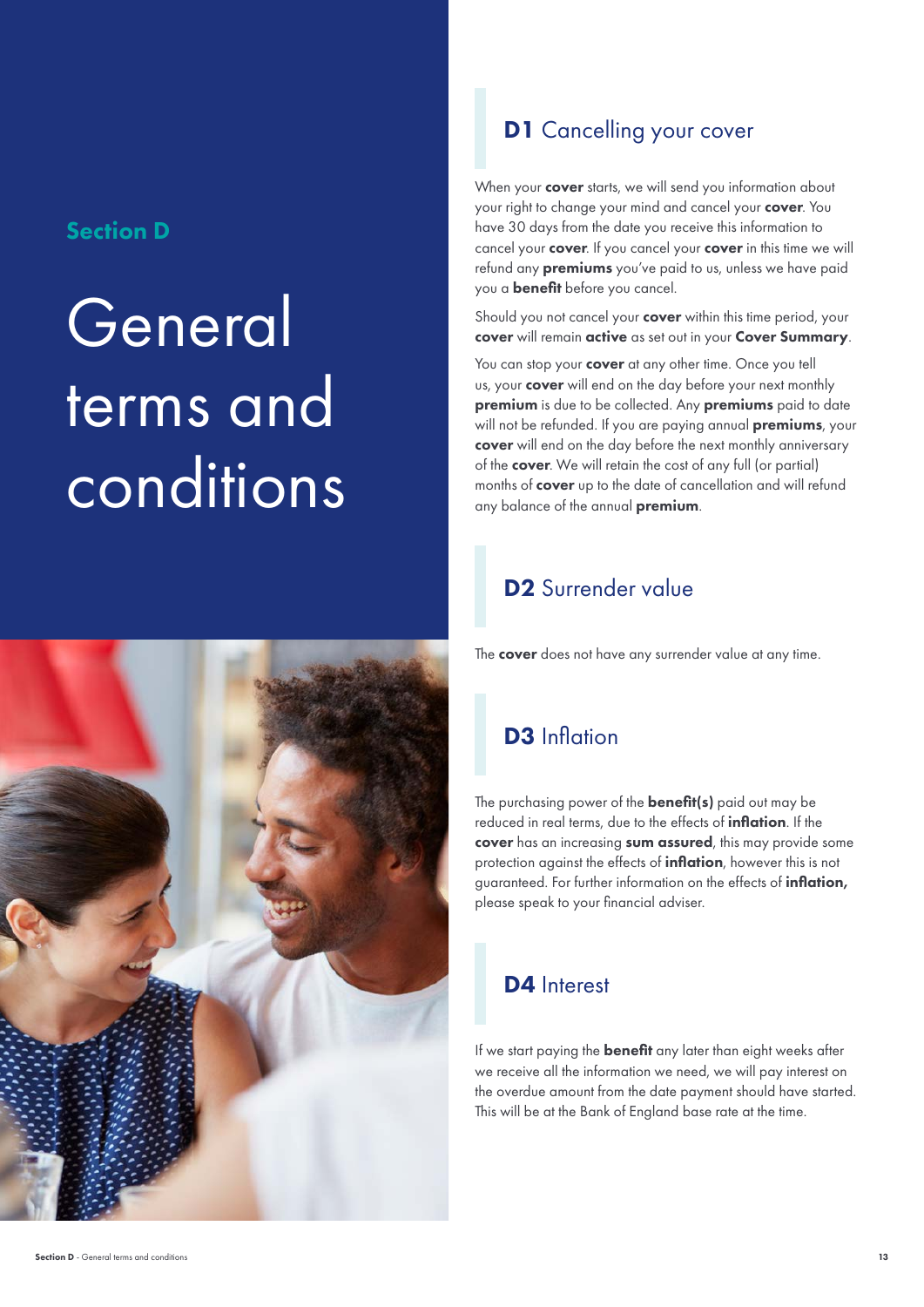# **D5** Data protection

We are committed to protecting the privacy of customers, claimants and other business contacts.

In order to provide our products and services and to run our business, we will collect, use and disclose your personal information, including sensitive personal data (health information). Where we do this, we will rely either on your consent, or on a combination of the following justifications: performing a contract with you or preparing to enter into a contract with you; complying with regulatory requirements; or having a legitimate interest to request your personal information.

"Personal information" identifies and relates to you or other individuals (e.g. your partner or other members of your family). If you provide personal information about another individual, you must (unless we agree otherwise) inform the individual about the content of this notice and our Privacy Policy and obtain their permission (where possible) for sharing of their personal information with us.

#### Personal information we collect

Personal information we may collect about the **owner of the** cover or the person covered and their dependants includes:

- General identification and contact information;
- Family details;
- Sensitive information such as health and lifestyle details;
- • Other sensitive information such as racial/ethnic origin, religious or other beliefs, sexual life, criminal proceedings – outcomes and sentences, offences/alleged offences; and
- Financial details: bank account details and other financial information.

#### How we use your personal information

We may use the personal information provided to us to:

- • Make decisions about whether to provide insurance and assistance services (such as claim assessment, claim processing and claim settlement);
- • Administer the policy, assess and pay claims, and general customer service activities (including complaint resolution and claims disputes);
- Detect, investigate and prevent crime, including fraud and money laundering;
- Carry out market research and analysis;
- • Comply with applicable laws and regulatory obligations (including those outside your country of residence; and
- Market products and services of the AIG Group, unless you have specifically asked us not to in the application.

Sometimes, as part of our business operations, decisions are taken about you using automated computer software and systems. These decisions do not involve human input. For example, we use automated decision making to assess your eligibility for insurance and to determine the **premium** amount.

To opt-out of any marketing communications that we may send you, contact us by e-mail at DataProtectionOfficer@aiglife. co.uk or by writing to The Data Protection Officer, AIG Life, 58 Fenchurch Street, London, EC3M 4AB. If you opt-out, we may still send you other important service and administration communications relating to the services which we provide to you from which you cannot opt-out.

#### Where we may get personal information from

We may get personal information about the person covered or the owner of the cover from them, their financial adviser, or from other sources - for instance their doctor.

We may ask their doctor for information before we offer cover. We may also get a report from their doctor or telephone them for more information after the **cover** has started. If we find that we have been given incomplete, inaccurate or false information, we do not receive the report from their doctor or they are unavailable for interview, we reserve the right to cancel the cover within 13 weeks.

#### Who we will share personal information with

We may share personal information about the person covered or owner of the cover solely for the purposes listed above in 'How we use your personal information' with certain named third parties. These third parties are:

- AIG Group companies: AIG Life Limited is a member company of American International Group, Inc. As such, we have group companies throughout the world, both inside and outside Europe (for example, in the USA);
- • Our reinsurers (a list of these reinsurers can be provided on request);
- • Our external third party service providers (including medical screening service providers);
- Their financial adviser:
- Their own doctor and other medical consultants;
- Legal and regulatory bodies;
- Law enforcement and fraud prevention agencies; and
- Other insurance companies or organisations.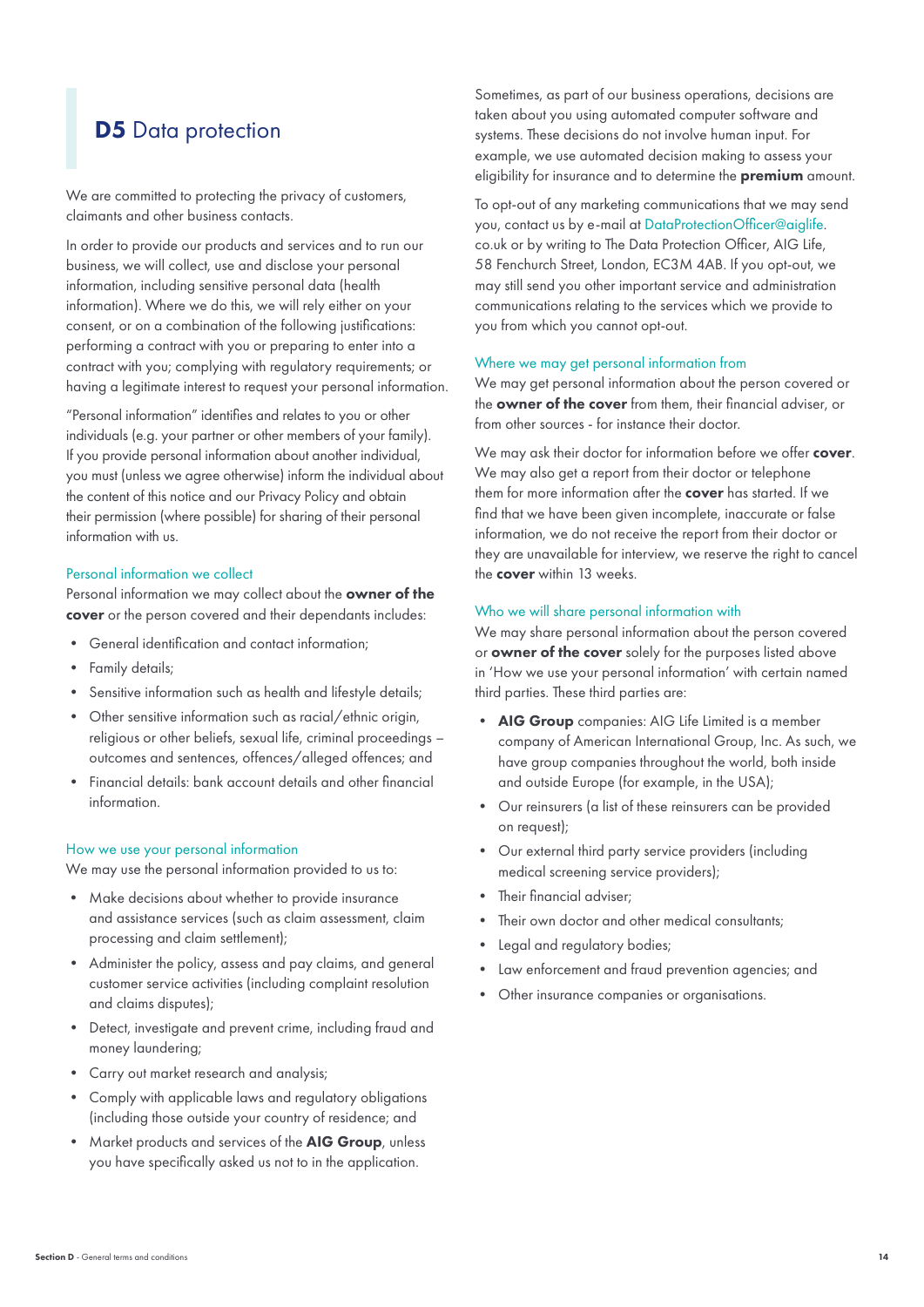## International Transfer of personal information

Due to the global nature of our business, personal information may be transferred to parties located in other countries (including the USA, China, Mexico, Malaysia, Philippines and Bermuda) that have data protection regimes that are different to those in the country where you are based, including countries which have not been found to provide adequate protection for personal information by the European Commission.

When making these transfers, we will take steps to ensure that your personal information is adequately protected and transferred in accordance with the requirements of data protection law.

#### Security of personal information

Appropriate technical and physical security measures are used to keep your personal information safe and secure. When we provide personal information to a third party (including our service providers) or engage a third party to collect personal information on our behalf, the third party will be selected carefully and required to use appropriate security measures to protect the confidentiality and security of personal information.

#### Your rights

You have a number of rights under data protection law in connection with our use of your personal information. These rights may only apply in certain circumstances and are subject to certain exemptions. These rights may include a right to access personal information, a right to correct inaccurate data, a right to erase data or suspend our use of data. These rights may also include a right to transfer your data to another organisation, a right to object to our use of your personal information, a right to request that certain automated decisions we make have human involvement, a right to withdraw consent and a right to complain to the data protection regulator.

Further information about your rights and how you may exercise them is set out in full in our Privacy Policy (see below).

#### Privacy notice

For full details on how we use personal information, how we maintain the security of personal information, who we share personal information with, the data protection rights available to individuals in the European Economic Area (EEA), and who to contact in the event of any queries, please refer to our full privacy notice which can be found on our website (www.aiglife.co.uk/privacy-policy).

Alternatively, you may request a copy by writing to The Data Protection Officer, AIG Life, 58 Fenchurch Street, London, EC3M 4AB or by email at DataProtectionOfficer@aiglife.co.uk

# D6 Taxation, laws and regulations

This contract between you and AIG, and any dispute or claim arising out of or in accordance with it or its subject matter or formation (including non-contractual disputes or claims), shall be governed by and interpreted in accordance with the laws.

By taking out this contract, the **owner of the cover** agrees to submit to the exclusive jurisdiction of the courts of England and Wales if there is ever a dispute between them and AIG Life Limited. Laws may change in future and AIG Life Limited cannot be held responsible for any information given or any changes in tax provisions or legislation.

Benefit(s) payable under this cover are normally free from Income Tax and Capital Gains Tax for UK residents. This may change if the **law** changes.

Professional guidance should be sought before any type of assignment or changed ownership is undertaken.

We cannot advise whether a trust is suitable in any particular circumstances or give tax advice in relation to the use of trusts and would recommend that you take professional advice before setting up a trust.

Cover held by the trustee(s) of a trust should not normally form part of the estate of the person covered for Inheritance Tax purposes. There is a potential Inheritance Tax charge when benefit(s) are paid out of a trust (known as 'exit charges') or on every tenth anniversary of the creation of the trust (known as 'periodic charges'). This applies to UK residents only.

Claimant(s) who are outside of the UK when benefit(s) are received may also be subject to additional taxation in the local jurisdiction. Please consult your tax adviser or local tax inspector for clarification. If there is any change to tax and other laws, or State Benefits, AIG Life Limited may change the terms and conditions set out in the **cover** documents in order to comply with such laws.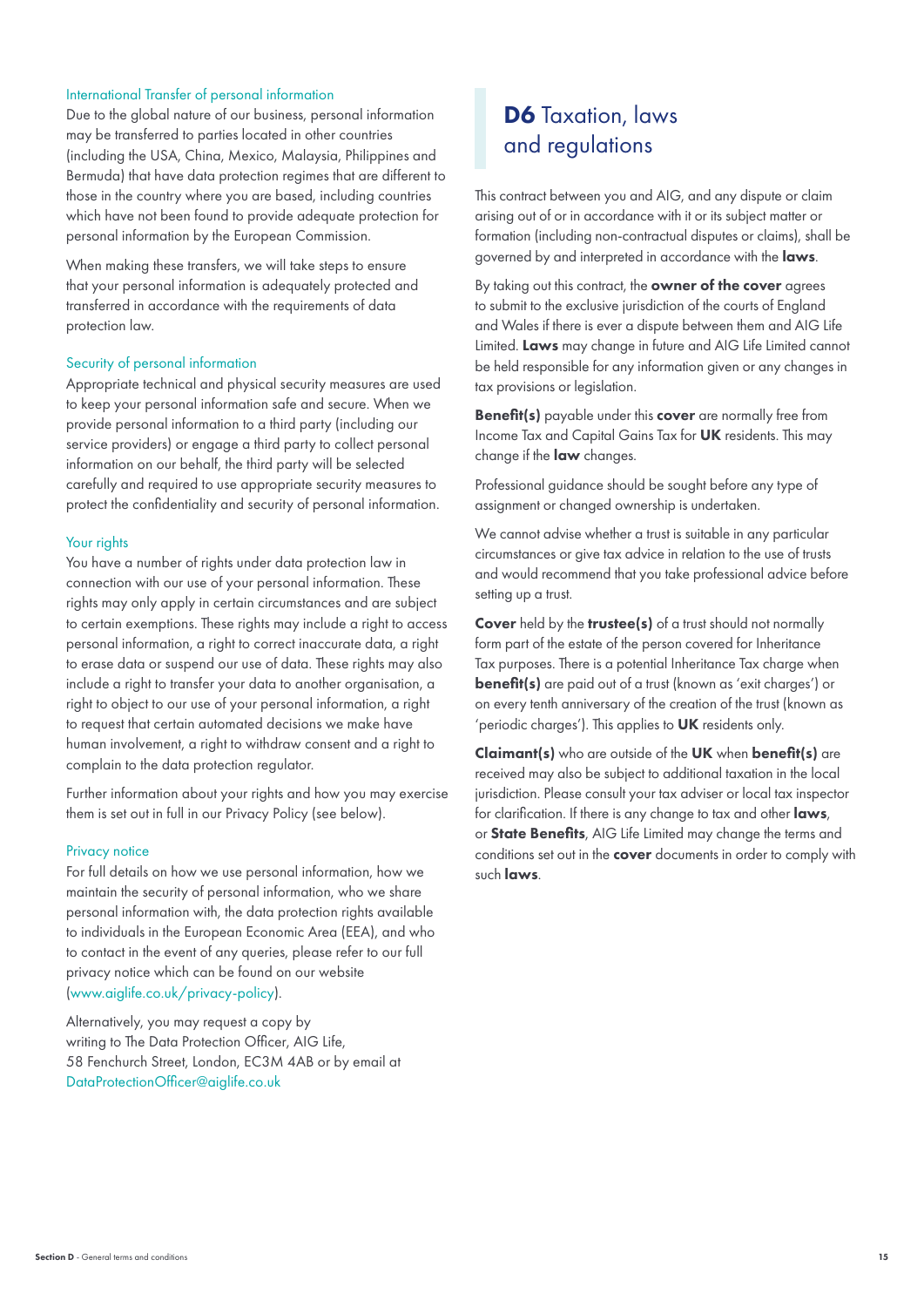# **D7** Contract

The contract between the **owner of the cover** and AIG Life Limited consists of:

- any information provided by the person covered or the **owner of the cover** in their application and any subsequent information they have provided;
- these terms and conditions, which we may amend from time to time;
- any additional terms and conditions detailed in the Cover **Summary** that we send when the **cover** starts; and
- any additional terms and conditions detailed in any subsequent Cover Summary.

The contract between the **owner of the cover** and AIG Life Limited as described above constitutes the entire agreement and understanding between the parties and supersedes and extinguishes all previous drafts, agreements, arrangements and understandings between them, whether written or oral, relating to its subject matter.

If there is a conflict between these terms and any of the terms set out in the Cover Summary, the terms set out in the Cover Summary will take precedence.

If any court finds that any provision of the Cover Summary or any other document embodying the contract between the owner of the cover and AIG Life Limited (or part thereof) is invalid, illegal or unenforceable that provision or part-provision shall, to the extent required, be deemed to be deleted, and the validity and enforceability of the other provisions of the Cover Summary or any other document embodying the contract between the owner of the cover and AIG Life Limited shall not be affected.

# D8 Misstatement of age

If, after the **cover** is taken out, we learn that the person covered has a different date of birth than the one originally stated by you, this will impact on the premium and/or sum assured of their cover.

In some cases, this may affect their right to the cover and your cover may be cancelled. It may also affect how we have interpreted medical evidence, which may result in a claim not being paid or the sum assured being reduced.

# D9 Complaints

If the **owner of the cover**, the person covered or any person to whom the **benefit** of the **cover** has been assigned has a complaint, they can contact our customer services as detailed on page two of this document.

We will try to resolve complaints as quickly as possible. If we can't deal with a complaint promptly, we will send a letter to acknowledge it and then give regular updates until it is resolved.

We are committed to resolving complaints through our own complaints procedures. However, if a matter cannot be resolved satisfactorily, the person with the complaint may be able to refer it to the Financial Ombudsman Service.

The Financial Ombudsman Service helps settle disputes between consumers and financial firms. Their service is independent and does not cost anything. They can decide if we have acted wrongly and if the person with the complaint has lost out as a result. If this is the case they will tell us how to put things right and whether we have to pay compensation.

If a complaint is made, we will send a leaflet explaining more about the Financial Ombudsman Service. The leaflet is also available at any time on request. Alternatively, the Financial Ombudsman Service can be contacted at the following address:

Financial Ombudsman Service, Exchange Tower, Harbour Exchange Square, London E14 9SR.

Telephone: 0800 023 4567 (calls to this number are free on mobile phones and landlines) or 0300 123 9123 (calls to this number cost no more than calls to 01 and 02 numbers). If calling from outside the UK, please call +44 20 7964 0500.

Email: complaint.info@financial-ombudsman.org.uk Website: www.financial-ombudsman.org.uk

If a complaint is made, it will not affect the right to take legal proceedings.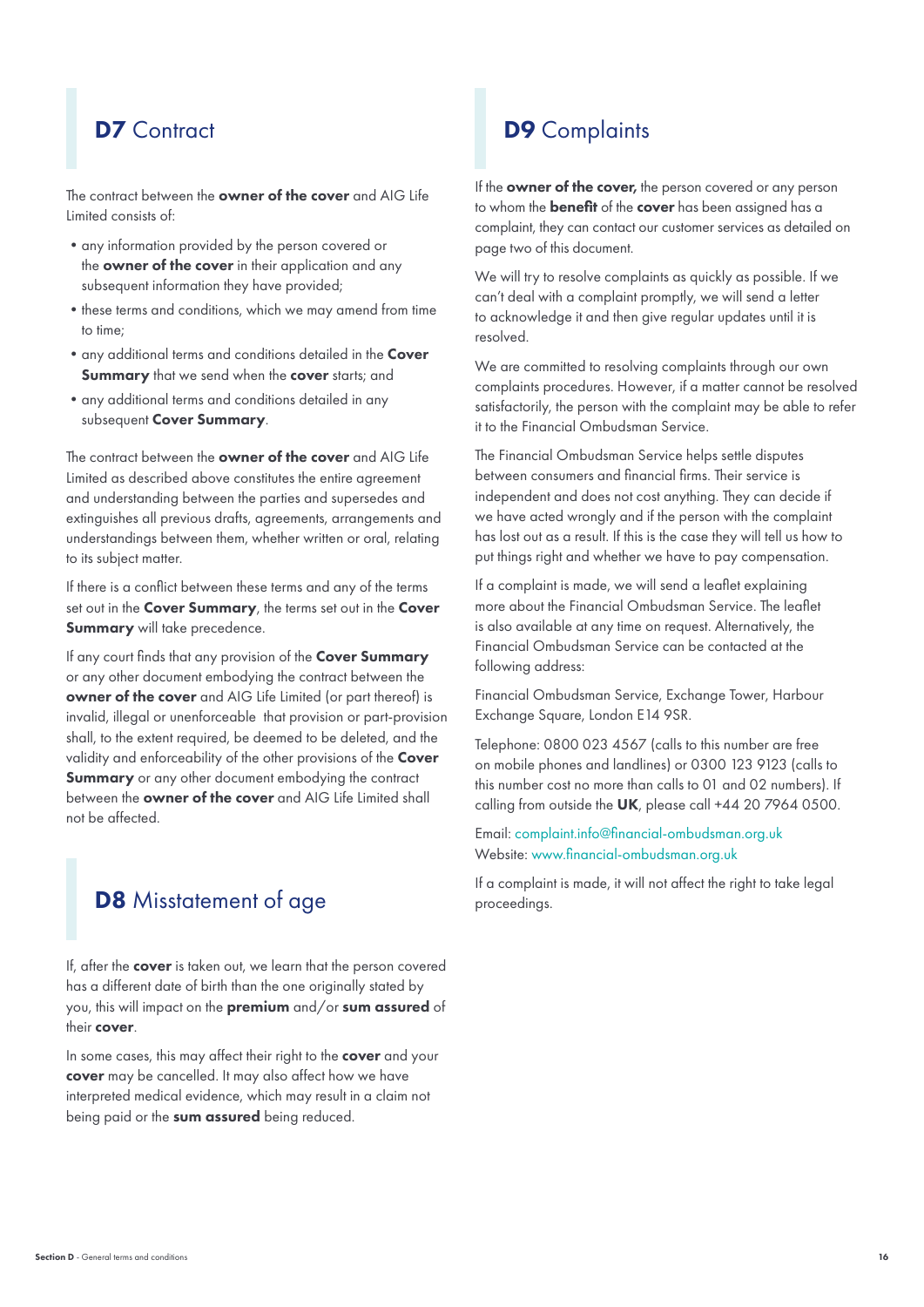# D<sub>10</sub> If we cannot meet our liabilities

The Financial Services Compensation Scheme (FSCS) is designed to pay compensation if a firm is unable to pay claims, because it has stopped trading or been declared in default.

Before looking to pay compensation, the FSCS will first see if they can arrange for your current policy to be maintained. They may arrange for your policy to be transferred to another insurer or provide a new policy. If this is not possible, the FSCS aims to provide compensation.

Most of our customers, including most individuals and small businesses, are covered by the FSCS.

Whether or not you can claim, and the amount you could claim, will depend on the specific circumstances of your claim. The FSCS will pay 100% of the value of the claim. There is no upper financial limit on the amount of the payment.

You can find out more about the FSCS, including eligibility to claim, by visiting its website www.fscs.org.uk. Alternatively, you can contact the Financial Services Compensation Scheme at the following address:

Financial Services Compensation Scheme, 10th Floor, Beaufort House, 15 St Botolph Street, London EC3A 7QU.

Telephone: 0800 678 1100 or 020 7741 4100. If calling from outside the UK, please call +44 20 7741 4100. Email: enquiries@fscs.org.uk

Please be aware that the rules of the FSCS may change in the future, or FSCS may take a different approach on their application of the above, depending on the circumstances.

# **D11** Assignment

If the **owner of the cover** assigns any of their legal rights under the cover to someone else (including any assignment to the **trustee(s)** of a trust), we must see notice of the assignment when a claim is made. This notice must be sent to: AIG Life Limited, PO Box 12010, Harlow CM20 9LG.

An assignment could take place when they are using the cover as security for a loan.

# D<sub>12</sub> Rights of third parties

No term of this contract is enforceable under the Contracts (Right of Third Parties) Act 1999 by a person who is not party to this contract. This does not affect any right or remedy of a third party which may exist or be available otherwise than under that Act.

The **owner of the cover** and AIG Life Limited are the parties to the contract.

# D13 Disclosure confirmation and verification

The person covered will be asked to provide details of their health and personal circumstances. The person covered and the owner of the cover must provide full, honest and accurate answers to all questions asked. Furthermore, subject to what we say in section 'Telling us about changes to personal details' we must be told immediately if the information in the Application Details is not correct as this may affect the cover.

The information provided to us by the person covered is confidential and we will not disclose it to the owner of the cover without their permission. We will send to the person covered details of their answers and a copy of their Application Details, and ask them to advise us of any corrections or additions they wish to make. If they do not answer our questions fully and honestly, this may result in us refusing any future claim.

We will provide the **owner of the cover** and the person covered with a Cover Summary which will include information on any exclusions made as a result of the health information provided by the person covered.

We may select the application for a disclosure check. To complete the check, we will either obtain a report from the doctor of the person covered, or call them for further information or perform data checks. If we have selected it for a check, the person covered must give permission for us to contact their doctor if required, and use all reasonable endeavours to ensure we are able to complete the check. If we have requested any additional information from the owner of the cover or person covered they must provide it within 30 days.

If they do not respond to a request from us within 13 weeks for medical evidence or 30 days for other information, we will cancel the cover.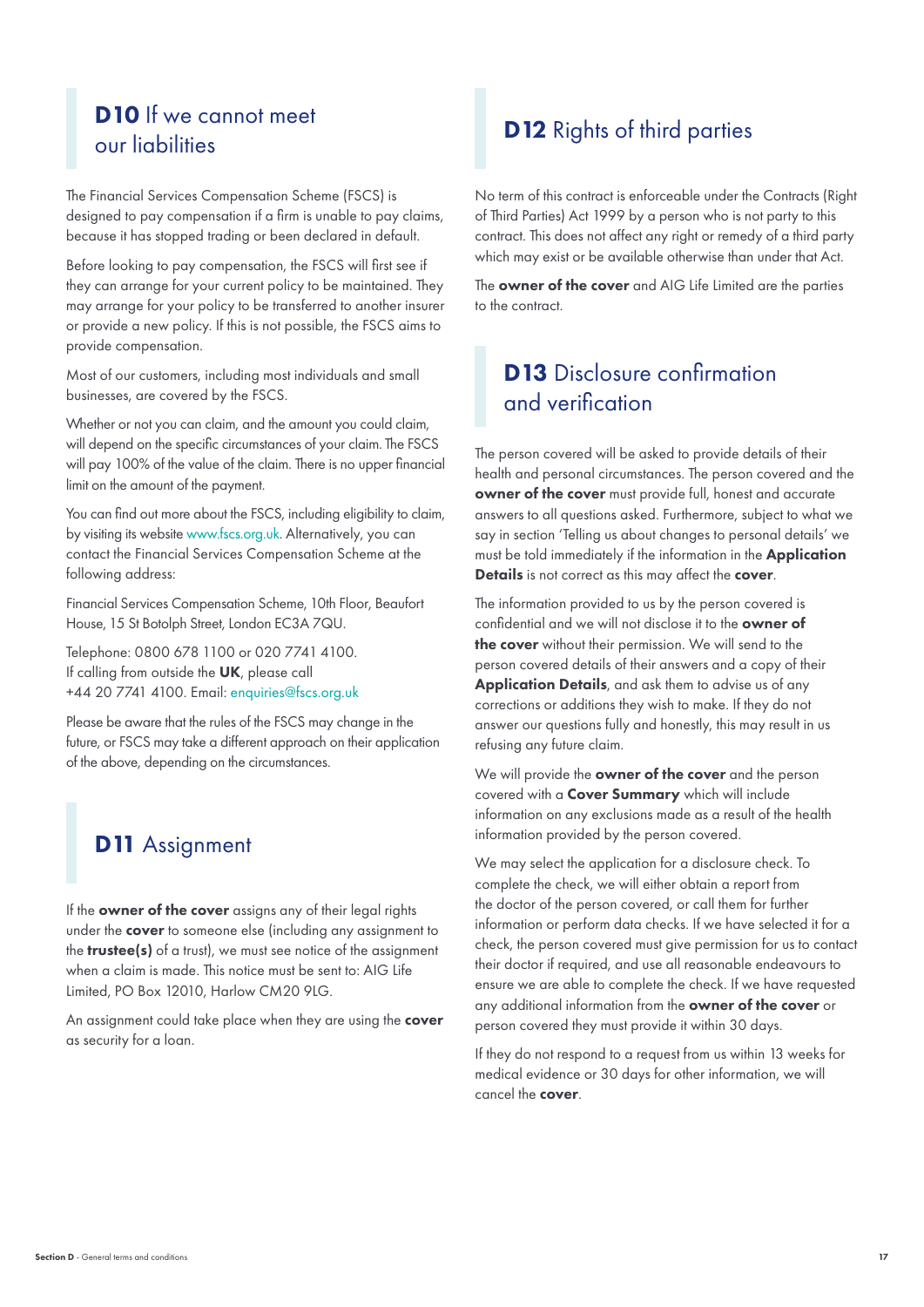# **D14** Economic sanctions

We will not be responsible or liable to provide cover (including payment of a claim or provision of any other benefit) under this policy if we are prevented from doing so by any economic sanction which prohibits us or our **Parent Company** (or our Parent Company's ultimate controlling entity) from providing cover or dealing with you under this policy.

Economic sanctions change from time to time and can include prohibiting the transfer of funds to a sanctioned country, freezing the assets of a government, the corporate entities and residents of a sanctioned country, or freezing the assets of specific individuals or corporate entities. This means that if you, or any third party who has suffered a loss which would otherwise be covered under the cover, are the subject of an economic sanction we may not be able to provide cover under the policy.

# **D15** Restricted persons

This cover will not cover any injury, loss or expense sustained directly or indirectly by any person covered who is a terrorist organisation, narcotics trafficker, or seller of nuclear, chemical or biological weapons.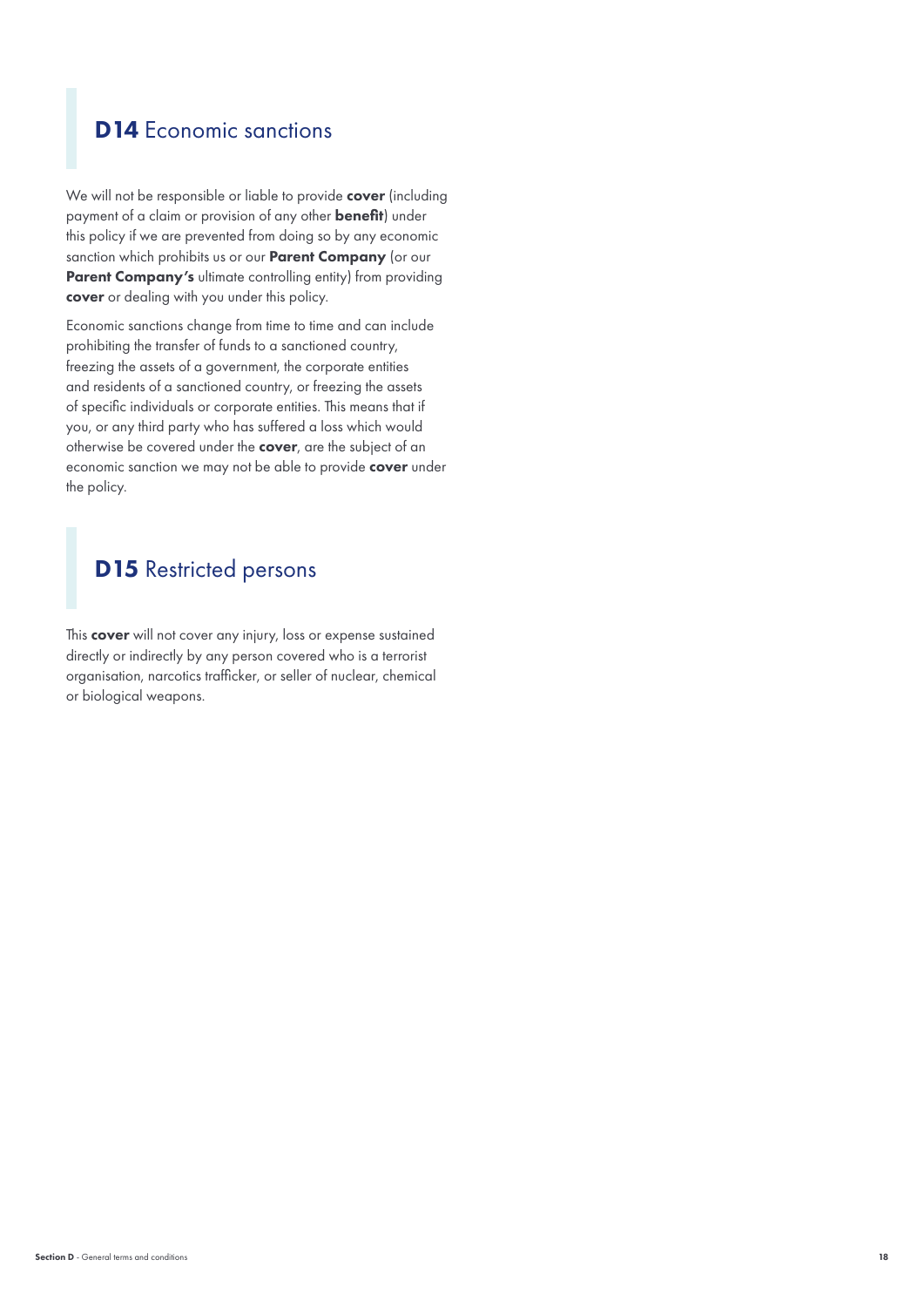## Section E

# **Definitions**

An explanation of the terms we use across AIG Term Assurance (please note these definitions are not case sensitive).

## Active

The cover has started, is within its term, premiums are upto-date and we have not written to the person covered or the **owner of the cover** to tell them that they are no longer covered.

## AIG Group

Any wholly or partly owned, direct or indirect subsidiary of American International Group, Inc.

#### Application Details

A copy of all the information provided by the person covered and (if applicable) the **owner of the cover** in the application.

We must be told immediately if the information in the Application Details is not correct as this may affect the cover.

#### Assignee

A person to whom this **benefit(s)** is legally transferred.

#### **BACS**

A scheme for the electronic processing of direct debits and direct credits.

Benefit Any payments the **claimant** receives from AIG Life Limited.

#### Channel Islands

The Island of Jersey and the Island of Guernsey.

### Child

Anybody between 30 days and 21 years old who is:

- a natural child of the person covered or their **partner**; or
- legally adopted by the person covered or their **partner**; or
- • a legal stepchild of the person covered following their marriage or civil partnership.

#### Claimant

The person(s) legally entitled to claim the **benefit(s)** under the cover(s). This may be the owners(s) of the cover, trustee(s) on behalf of the trust and for the benefit of the beneficiaries, assignee(s) or personal representatives of the owner(s) of the cover's estate.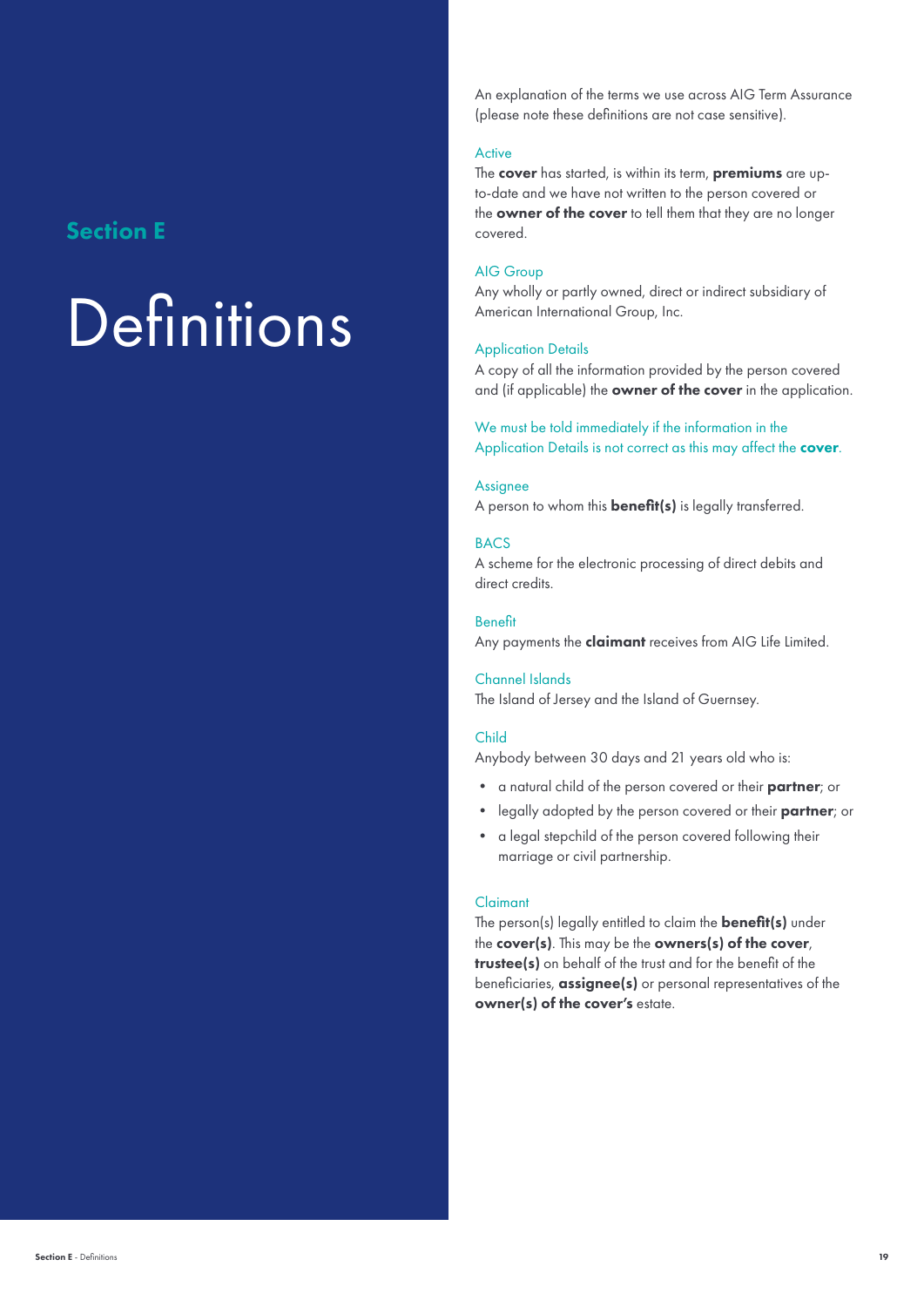## **Consultant**

A consultant doctor who:

- • specialises in an area of medicine appropriate to the cause of the claim;
- is employed at a hospital in an **eligible country**; and
- is treating the person covered for their condition.

All diagnoses made by a consultant must be confirmed by our Consultant Medical Officer.

## Cover/covers

Any policy provided by AIG Life Limited.

#### Cover Summary

This is a document we send to the person covered or to the owner of the cover once we have agreed to offer them a cover. It explains any special conditions which apply to the cover, for example if there are any illnesses which are usually part of the **cover** but which we can't cover them for, and whether or not they have the automatic right to ask for an increase in the sum assured should their circumstances change.

#### Daily activities

These are the things people need to do in everyday life. We refer to these as work tasks. See work tasks for further information.

#### Eligible country

An eligible country is one of the following:

#### Australia, Austria, Belgium, Canada, Channel Islands,

Cyprus, Czech Republic, Denmark, Finland, France, Germany, Gibraltar, Greece, Hong Kong, Hungary, Iceland, Ireland, Isle of Man, Italy, Japan, Luxembourg, Malta, The Netherlands, New Zealand, Norway, Poland, Portugal, Slovakia, Slovenia, Spain, Sweden, Switzerland, UK, USA.

#### Incapacitated

There are three different ways we define incapacitated in relation to the person covered.

These are based on their ability to do:

- 1. their **own occupation** the kind of job they did before they had to stop work;
- 2. their suited occupation the kind of job they could do; and
- 3. their work tasks (also known as daily activities) the things people need to do in everyday life.

Which of these three definitions applies to the person covered depends on:

- whether they are in paid work; and
- what kind of **work** they do.

The **Cover Summary** shows which definition applied to the person covered when the **cover** was taken out. If their circumstances change, a different definition may apply. For instance, if the person covered is under 70 and not in paid work when they become incapacitated, a work tasks definition will apply.

In all cases, the incapacity must be confirmed by appropriate medical evidence and agreed by our Consultant Medical Officer.

#### Inflation

Inflation is the rise in the general level of prices in goods and services over a period of time. As inflation rises, the real value of your money, and the **benefit(s)** provided by your cover, may fall because you may be able to afford less with the same amount.

#### Joint life

Cover for two people with the **benefit** payable once.

#### Joint life first event

A cover where the benefit is paid when one of the persons covered dies or is diagnosed with a terminal illness.

#### Joint Life second event

A cover where the benefit is paid when both of the persons covered have either died or have been diagnosed with a terminal illness.

#### Laws

The law of England and Wales.

#### **Occupation**

A trade, profession or type of work undertaken for profit or pay. It is not a specific job with any particular employer and is independent of location and availability.

#### Own occupation

The person covered is not doing any paid work and has been diagnosed with an illness, injury or disability which prevents them from doing the essential duties of their own occupation. The essential duties are those that are normally required for, and/or form a significant and integral part of, the performance of the person's own occupation that cannot reasonably be omitted or modified.

Own occupation means the trade, profession or the type of work you do for profit or pay. It is not a specific job with any particular employer and is irrespective of location and availability.

### Owner(s) of the cover

A person or two persons that enter into a contract for **cover** to insure their lives or the life of another person on the basis of an insurable financial interest in that person.

#### Parent Company

The legal entity that owns or controls AIG Life Limited as defined by the laws applicable to the jurisdiction within which the legal entity resides.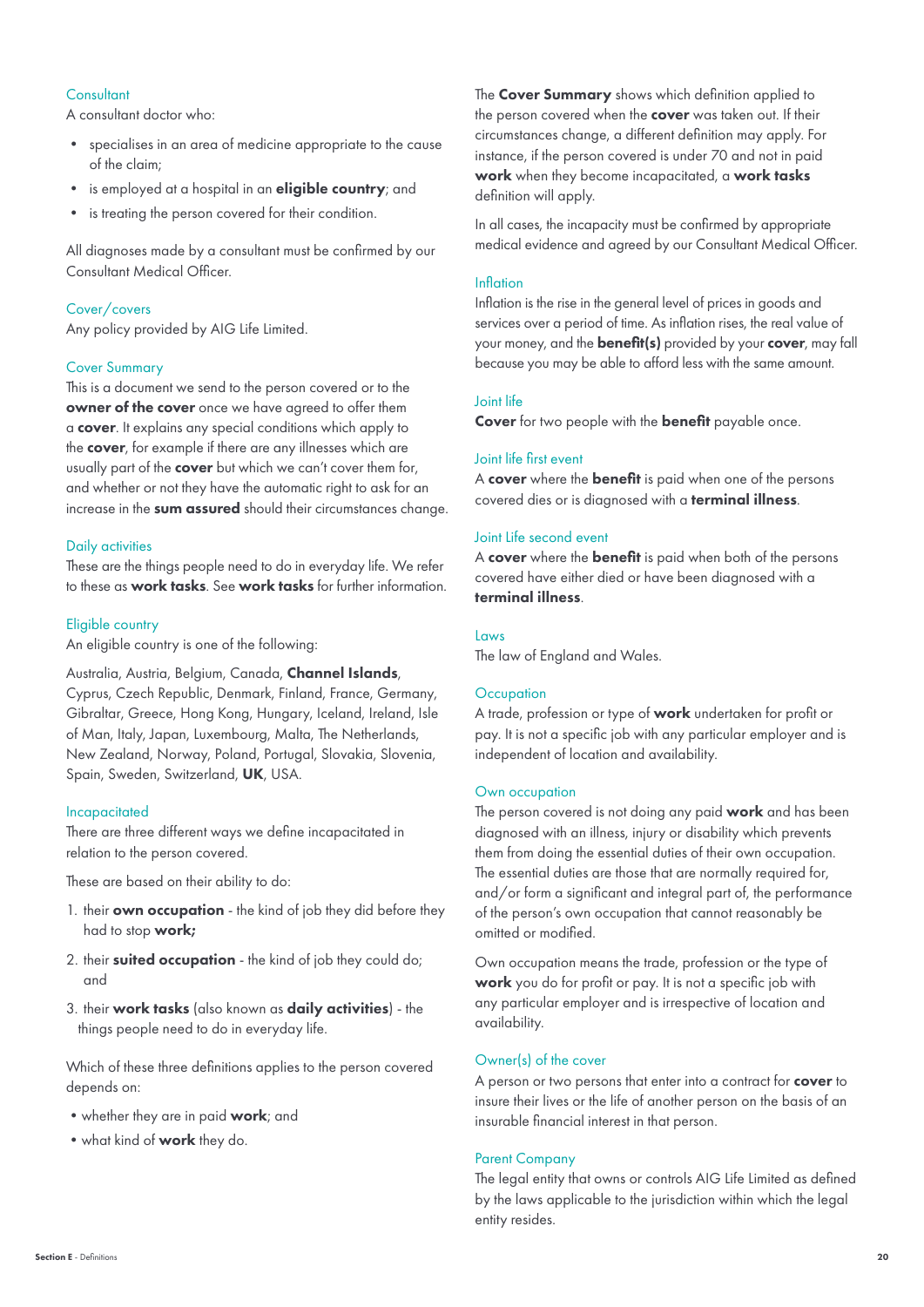#### Partner

Someone the person covered is married to or in a civil partnership with, or someone they have been living with for a minimum of two years as if they were married or in a civil partnership.

#### Premium/premiums

The monthly or annual payment to AIG Life Limited for AIG Term Assurance.

#### Single life

Cover for one person.

#### State Benefits

A payment made by the government of the state where the claimant resides.

#### Suited occupation

The person covered is not doing any paid work and has been diagnosed with an illness, injury or disability that:

- • in the first 12 months following the date they stopped work, totally prevents them from doing the essential duties of their own occupation. The essential duties are those that are normally required for, and/or form a significant and integral part of, the performance of the person's own occupation that cannot reasonably be omitted or modified;
- after they have been off work for more than 12 months, totally prevents them from doing the essential duties of a suited occupation.

A suited occupation means one they could do for profit or pay taking into account their employment history, knowledge, transferable skills, training, education and experience, and is irrespective of location and availability.

#### Sum assured

The amount we would pay for a successful claim on AIG Term Assurance.

### Term of the cover

How long the **cover** lasts. In other words, the period between the date the **cover** starts and the date it ends as shown in the Cover Summary.

Terminal illness - where life expectancy is less than 12 months A definite diagnosis by the attending **consultant** of an illness which satisfies both of the following:

- The illness either has no known cure or has progressed to the point where it cannot be cured; and
- In the opinion of the attending **consultant**, the illness is expected to lead to death within 12 months.

A claim will be considered where terminal illness is diagnosed and this definition is met at any time up to the day cover ends, provided a claim has been submitted while the cover is active, before the cover ends.

#### **Trustee**

A person, often one of a group, who becomes the legal owner of the trust assets (in this case, the policy and its proceeds) and who has powers to deal with the trust assets in accordance with the terms of the trust and the duties imposed by law.

#### UK

The United Kingdom consisting of England, Wales, Scotland, and Northern Ireland.

#### **Work**

Paid employment or self-employment.

#### Work Tasks

The person covered has been diagnosed with an illness, injury or disability which prevents them from doing at least three out of the six work tasks, also known as daily activities.

The person covered must need the help or supervision of another person and be unable to perform the work tasks on their own, even with the use of special equipment routinely available to help and taking any appropriate prescribed medication.

#### The work tasks are:

#### Bending

The ability to bend or kneel to touch the floor and straighten up again.

#### Climbing

The ability to climb up a flight of 12 stairs and down again, using the handrail if needed.

#### Lifting

The ability to pick up an object weighing 2kg at table height and hold for 60 seconds before replacing the object on the table.

#### Getting in and out of a car

The ability to get into a standard saloon car, and out again.

#### Walking

The ability to walk more than 200 metres on a level surface.

#### **Writing**

The manual dexterity to write legibly using a pen or pencil, or type using a desktop personal computer keyboard.

In addition to the above, we will pay the **benefit** where the person covered meets the following definition: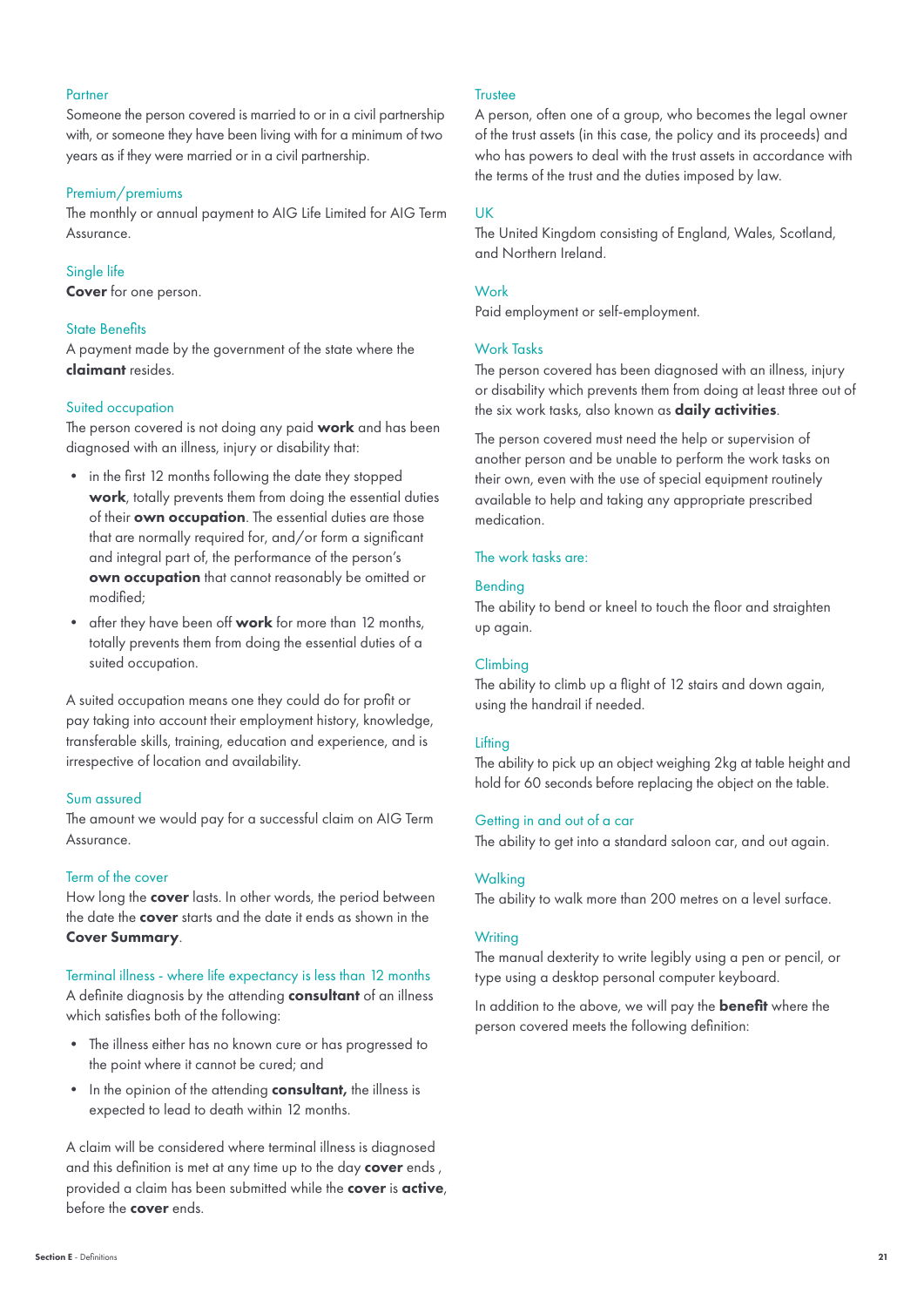## Mental failure

A current mental impairment due to an organic brain disease or brain injury supported by evidence of the loss of ability to:

- • remember; and
- • reason; and
- • perceive, understand and give effect to ideas, which causes a significant reduction in mental and social functioning, requiring continuous supervision. A Consultant Neurologist or Psychiatrist needs to make the diagnosis.

#### Or

Where the person covered is unable to meet both of the following definitions, or one of the following definitions and one work task:

#### Seeing

The ability to see well enough to read 16-point print using glasses or other reasonable aids

### **Communicating**

The ability to:

- Clearly hear conversational speech in a quiet room in their first language; or
- • Understand simple messages in their first language; or
- • Speak with sufficient clarity to be clearly understood in their first language.

For the above definitions, disabilities for which the relevant specialists cannot give a clear prognosis are not covered.